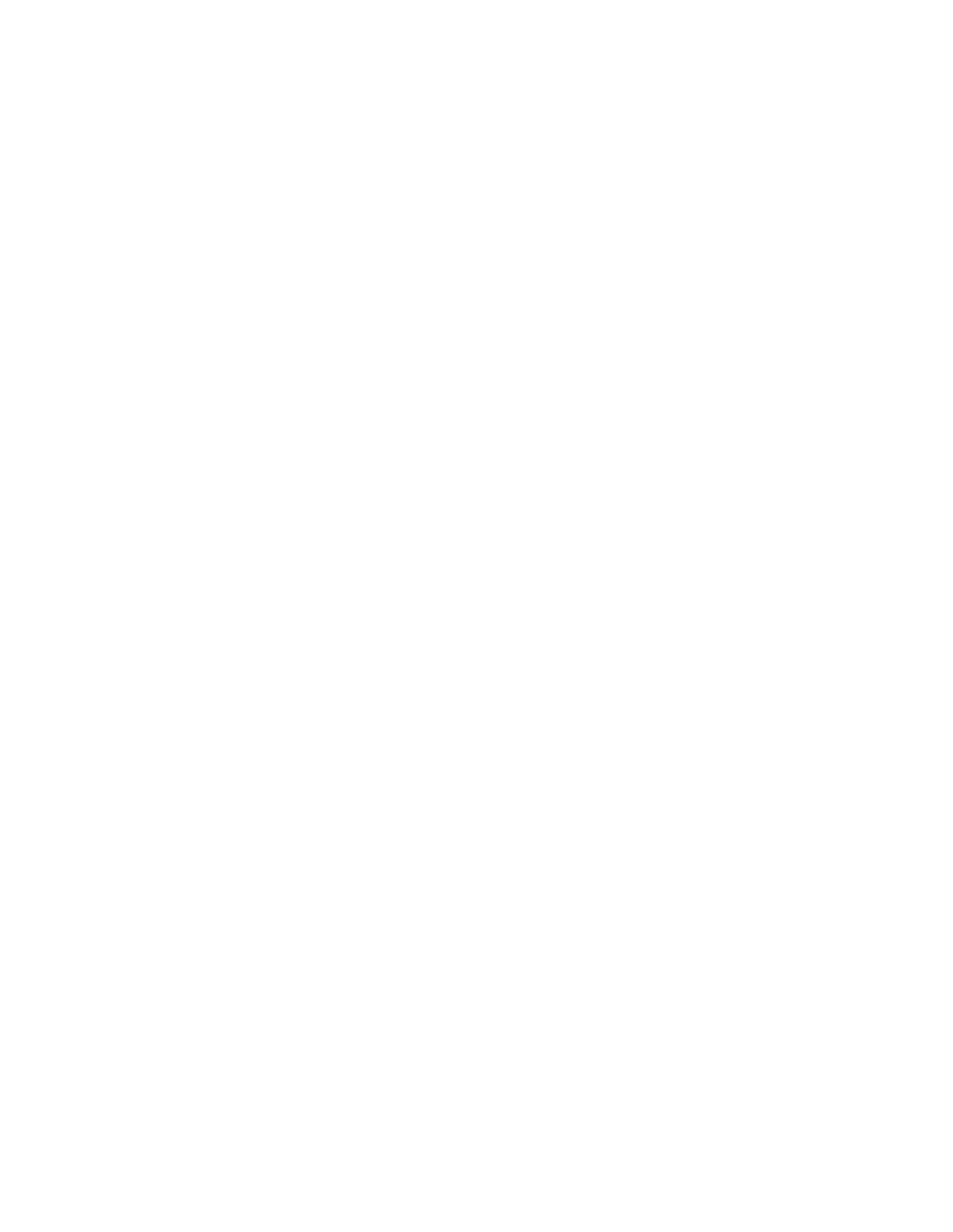<span id="page-2-0"></span>For expenses necessary for the Office for Civil Rights, as authorized by section 203 of the Department of Education Organization Act, \$130,000,000. *(Department of Education Appropriations Act, 2020.)*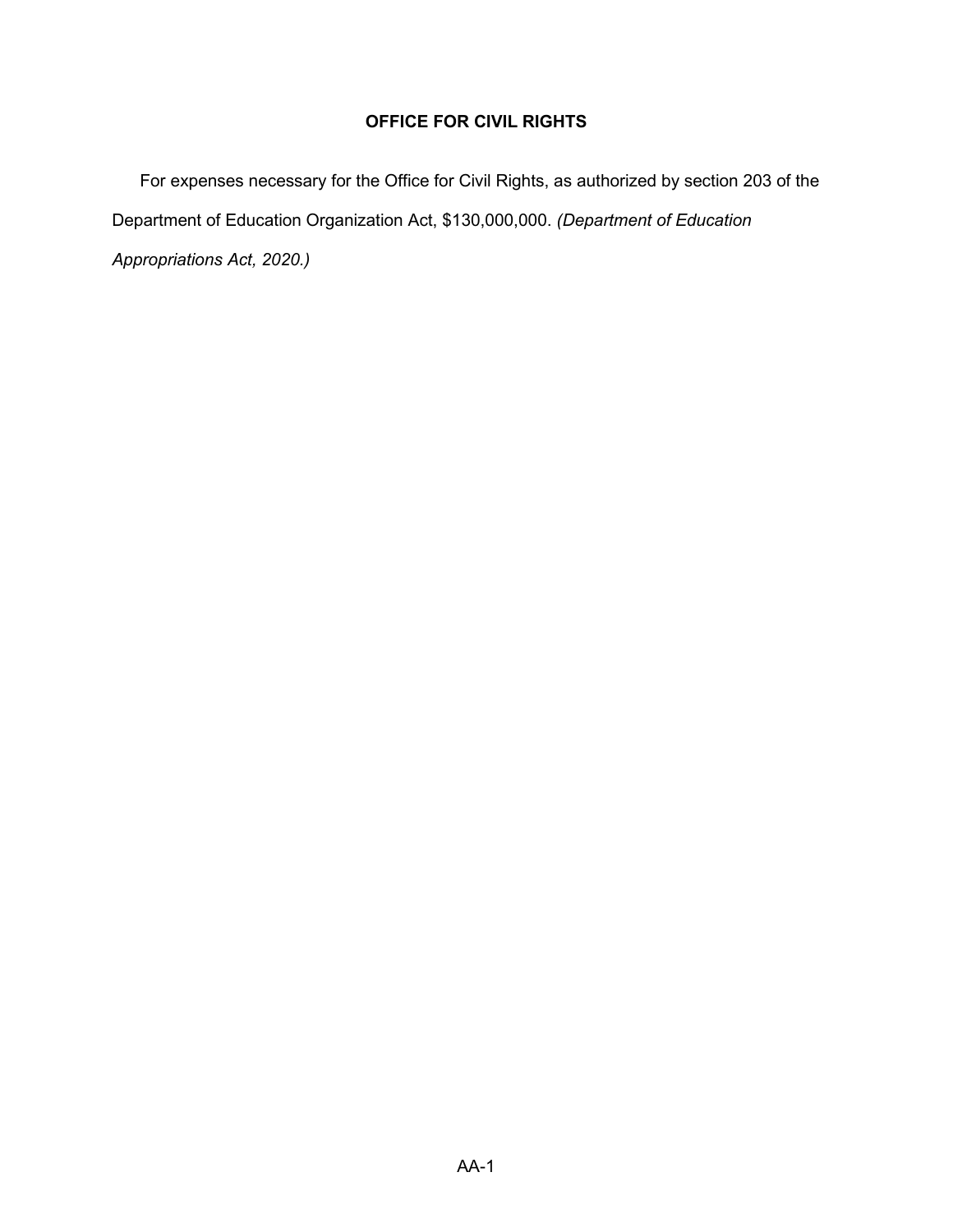#### **Amounts Available for Obligation**

<span id="page-3-0"></span>

| 2019      | 2020      | 2021      |
|-----------|-----------|-----------|
|           |           |           |
| \$125,000 | \$130,000 | \$130,000 |
|           |           |           |
| 125,000   | 130,000   | 130,000   |
|           |           |           |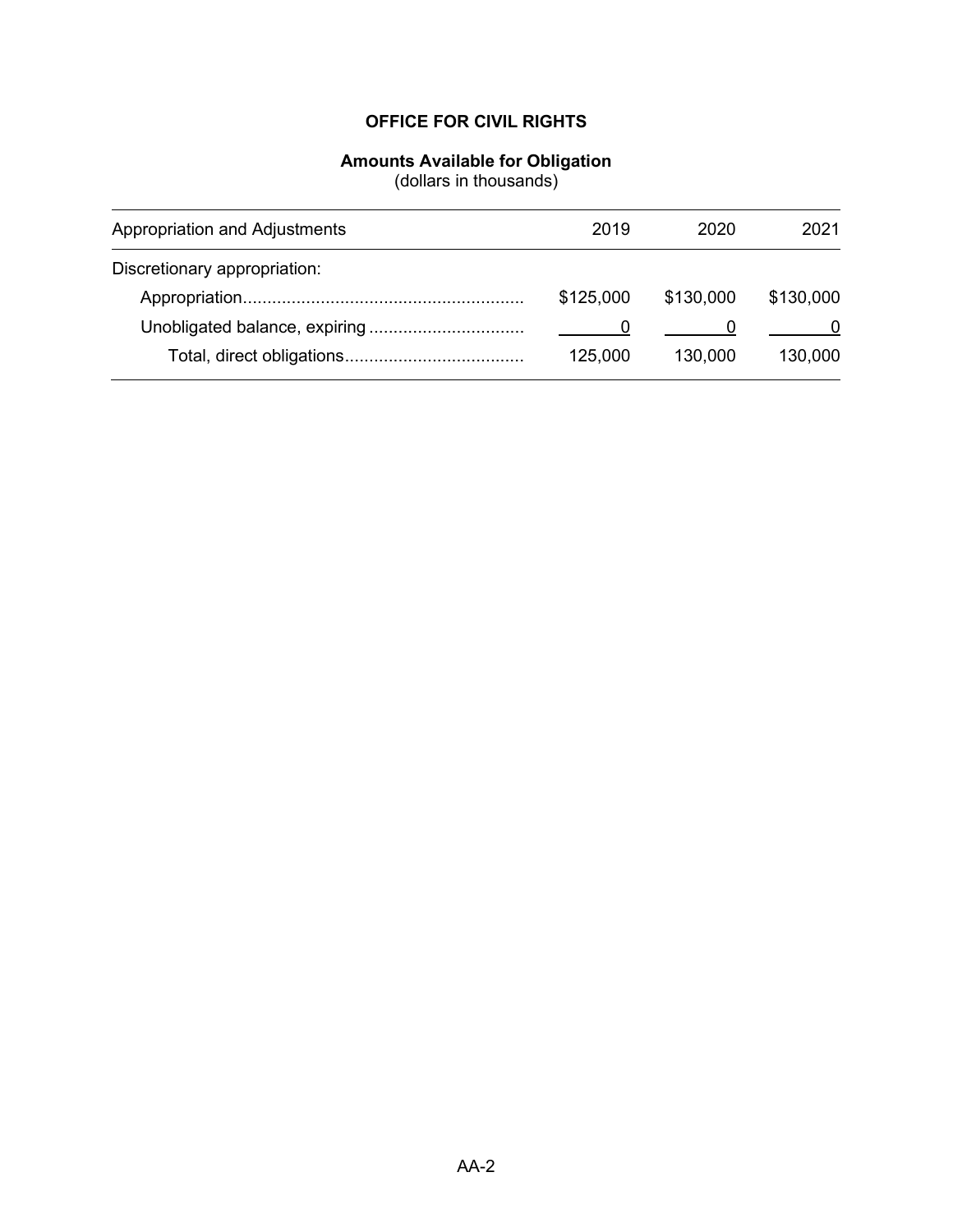#### **Obligations by Object Classification**

<span id="page-4-0"></span>

|       | <b>Object Class</b>                        | 2019<br>Actual  | 2020<br>Appropriation | 2021<br>Request | Change from<br>2020 to 2021 |
|-------|--------------------------------------------|-----------------|-----------------------|-----------------|-----------------------------|
| 11.10 |                                            |                 |                       |                 |                             |
| 11.31 | Full-time permanent<br>Full-time temporary | \$58,692<br>849 | \$70,303<br>980       | \$71,784<br>995 | $+ $1,481$<br>$+15$         |
| 11.32 | Part-time                                  | 1,146           | 857                   | 871             | $+14$                       |
| 11.33 | Consultants                                | 0               | 0                     | 0               | 0                           |
| 11.51 | Overtime                                   | 571             | 40                    | 40              | 0                           |
| 11.52 | Awards                                     | 478             | 678                   | 678             | 0                           |
| 11.80 | <b>Other Compensation</b>                  | 21              | 0                     | 0               | 0                           |
|       | Subtotal, Personnel Comp.                  | 61,757          | 72,858                | 74,368          | $+1,510$                    |
| 12.00 | <b>Benefits</b>                            | 20,011          | 23,711                | 24,446          | $+735$                      |
| 13.1  | <b>Benefits for Former Personnel</b>       | $\overline{0}$  | $\underline{0}$       | $\overline{0}$  | $\overline{0}$              |
|       | Subtotal, Per. Comp. & Ben.                | 81,768          | 96,569                | 98,814          | $+2,245$                    |
| 21.00 | Travel                                     | 752             | 965                   | 795             | $-170$                      |
| 22.00 | Transportation of things                   | 9               | 0                     | 0               | 0                           |
| 23.10 | Rental Payments to GSA                     | 6,233           | 9,826                 | 9,143           | $-683$                      |
| 23.31 | Communications                             | 6               | 10                    | 10              | 0                           |
| 23.32 | Postage/fees                               | 32              | 17                    | 17              | 0                           |
|       | Subtotal, 23                               | 6,271           | 9,853                 | 9,170           | $-683$                      |
| 24.00 | Printing & Reproduction                    | 3               | 5                     | 5               | 0                           |
| 25.1  | Advisory and Assist Serv                   | 0               | 0                     | 0               | 0                           |
| 25.21 | <b>Other Services</b>                      | 6,767           | 1,525                 | 1,414           | $-111$                      |
| 25.22 | Training/Tuition/Contracts                 | 248             | 509                   | 529             | $+20$                       |
| 25.30 | Goods/Services from Gov't                  | 5,193           | 2,173                 | 2,228           | $+55$                       |
| 25.71 | Operations/Maint of Equipment              | 1               | 1                     | 1               | 0                           |
| 25.72 | <b>IT Services/Contracts</b>               | 22,689          | 17,805                | 16,432          | $-1,373$                    |
|       | Subtotal, 25                               | 34,898          | 22,013                | 20,604          | $-1,409$                    |
| 26.00 | Supplies                                   | 88              | 104                   | 104             | 0                           |
| 31.10 | IT Equipment/Software                      | 259             | 491                   | 508             | +17                         |
| 31.30 | <b>Other Equipment</b>                     | 41              | 0                     | 0               | $\overline{0}$              |
|       | Subtotal, 31                               | 300             | 491                   | 508             | $+17$                       |
| 32.00 | <b>Building Alterations</b>                | <u>794</u>      | $\overline{0}$        | $\overline{0}$  | $\overline{0}$              |
|       | Total, obligations                         | 124,883         | 130,000               | 130,000         | 0                           |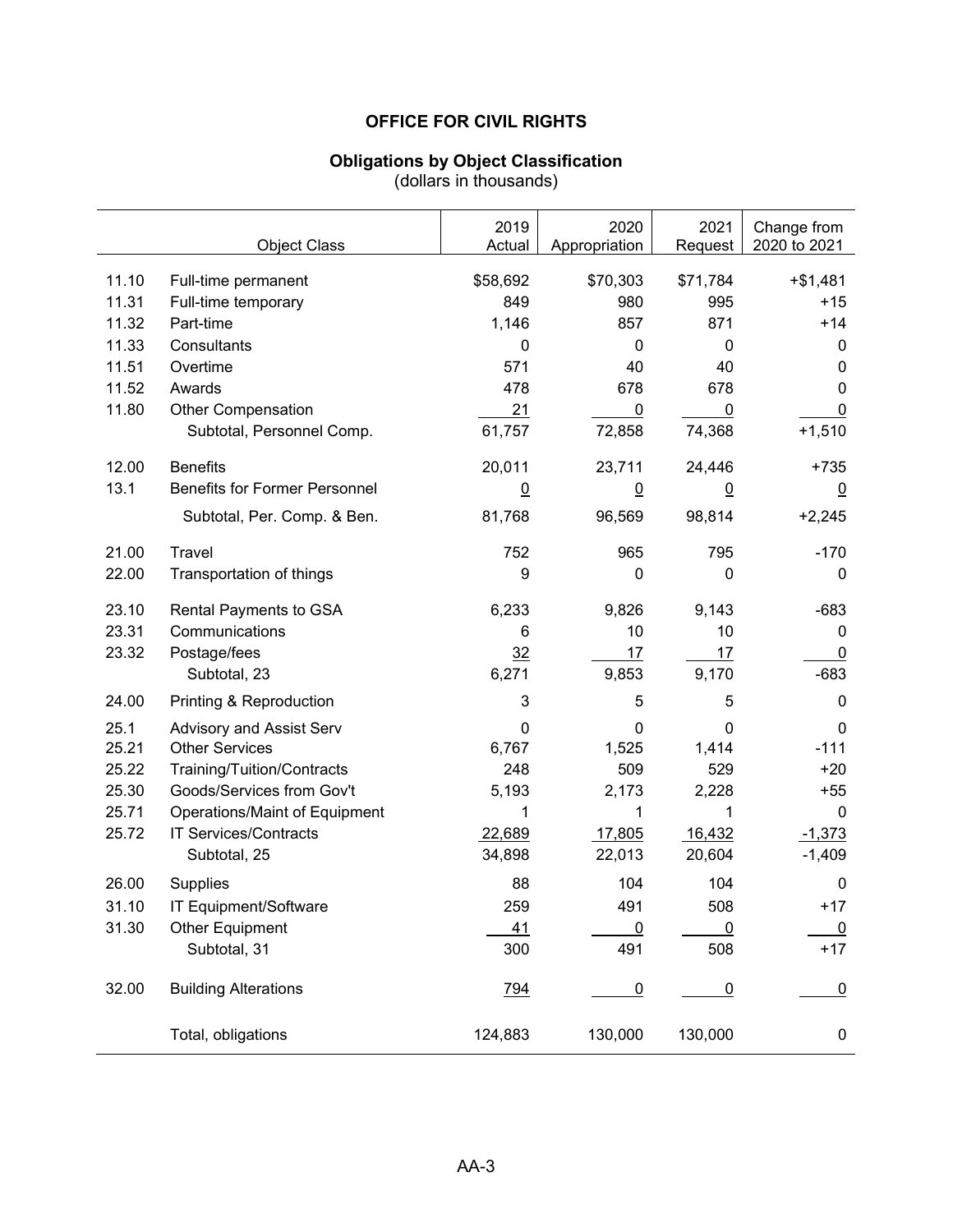### **Summary of Changes**

<span id="page-5-0"></span>

|                                                |               | \$130,000     |
|------------------------------------------------|---------------|---------------|
|                                                |               | 130,000       |
|                                                |               | 0             |
|                                                | 2020          | Change from   |
| Increases:                                     | Appropriation | Appropriation |
| <b>Built in</b>                                |               |               |
| Increase in Personnel Costs & Benefits (PC&B)  | \$96,569      | $+ $2,245$    |
| Program:                                       |               |               |
| Increase in training                           | 509           | $+20$         |
| Increase in goods/services from the Government | 2,173         | $+55$         |
| Increase in IT equipment/software              | 491           | $+17$         |
| Subtotal, increases                            |               | $+2,337$      |
| Decreases:                                     |               |               |
| Built-in:                                      |               |               |
| Decrease in rent to GSA                        | \$9,826       | -\$683        |
| Program:                                       |               |               |
| Decrease in travel                             | 965           | $-170$        |
| Decrease in other services                     | 1,525         | $-111$        |
| Decrease in IT services contracts              | 17,805        | $-1,373$      |
| Subtotal, decreases                            |               | $-2,337$      |
| Net Change                                     |               | 0             |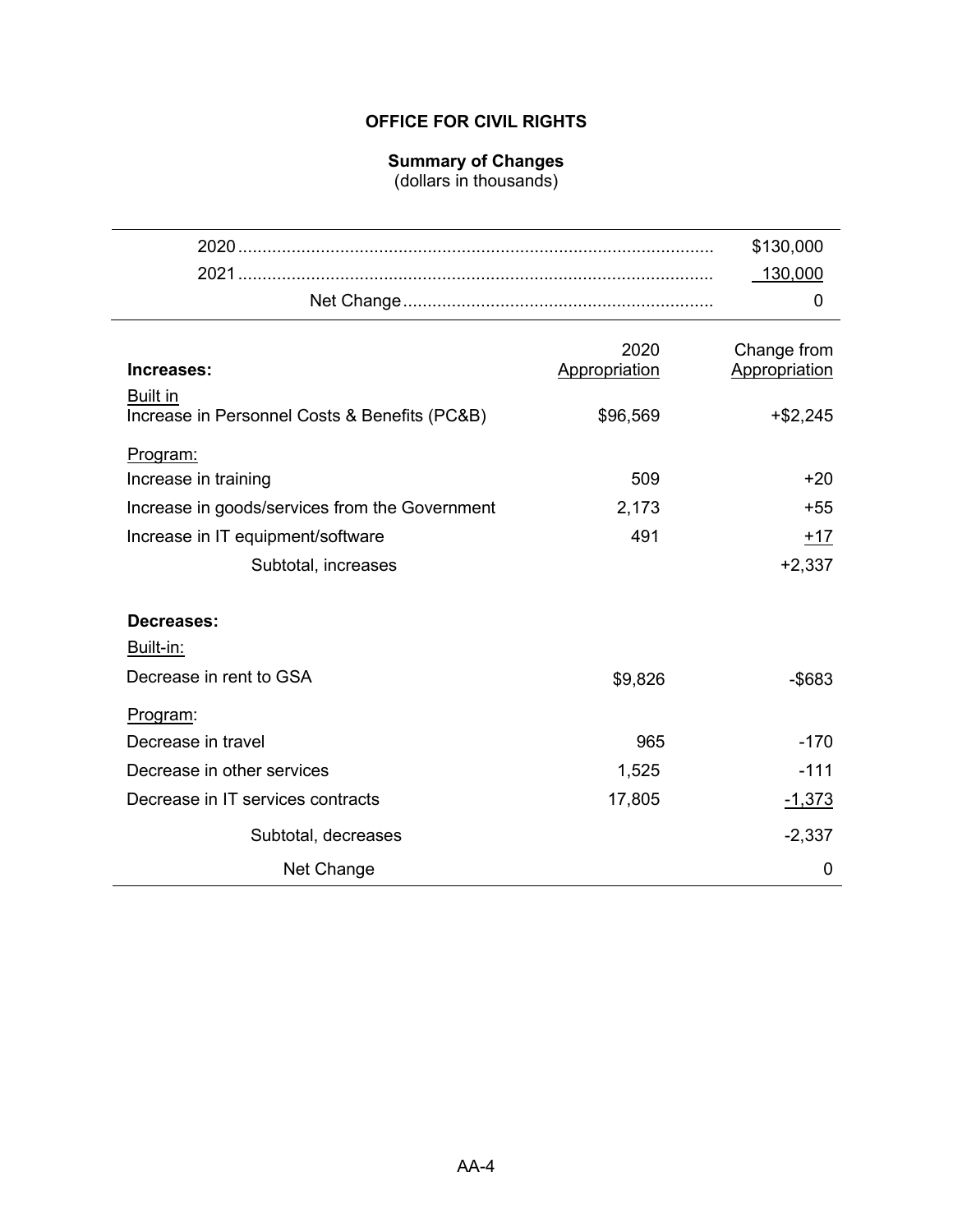#### **Authorizing Legislation**

<span id="page-6-0"></span>

| Activity | 2020<br>Authorized | 2020<br>Appropriation Authorized | 2021       | 2021<br>Request  |
|----------|--------------------|----------------------------------|------------|------------------|
|          | Indefinite         | \$130,000                        | Indefinite | <u>\$130,000</u> |
|          |                    | 130,000                          |            | 130,000          |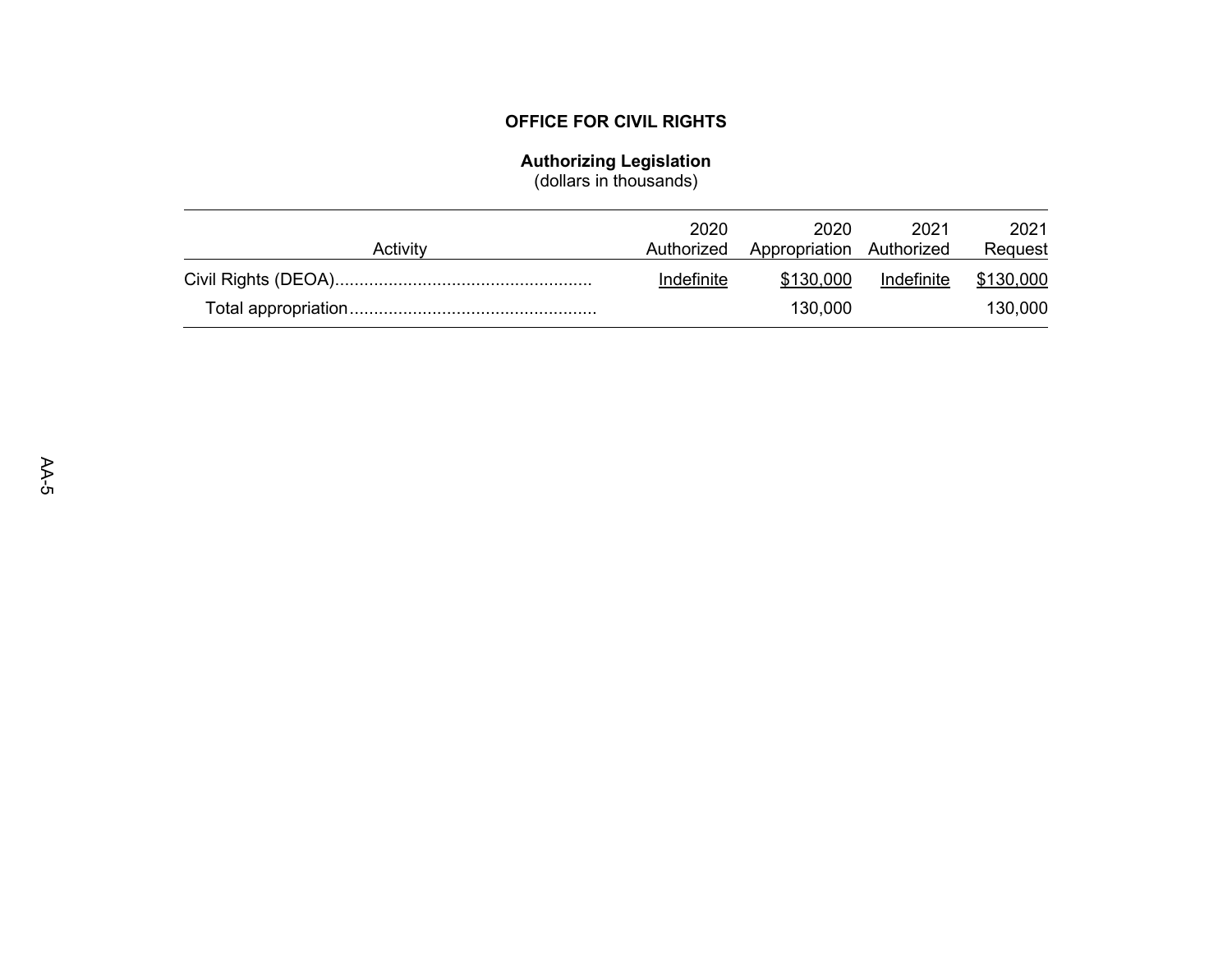#### <span id="page-7-8"></span><span id="page-7-7"></span><span id="page-7-6"></span><span id="page-7-5"></span><span id="page-7-4"></span><span id="page-7-3"></span><span id="page-7-2"></span><span id="page-7-1"></span>**Appropriations History**

<span id="page-7-0"></span>

| Year | <b>Budget</b><br>Estimate<br>to Congress | House<br>Allowance   | Senate<br>Allowance  | Appropriation        |
|------|------------------------------------------|----------------------|----------------------|----------------------|
| 2012 | \$107,772                                | \$102,8181           | \$102,8181           | 102,624              |
| 2013 | 102,624                                  | 102,6242             | 102,6242             | 98,356               |
| 2014 | 98,356                                   | N/A <sup>3</sup>     | 98,356               | 98,356               |
| 2015 | 102,000                                  | N/A <sup>3</sup>     | 102,0004             | 100,000              |
| 2016 | 130,691                                  | 100,0005             | 100,0005             | 107,000              |
| 2017 | 137,708                                  | 100,0006             | 110,0006             | 108,5006             |
| 2018 | 106,797                                  | 108,5007             | 117,0007             | 117,0007             |
| 2019 | 107,438                                  | 117,000 <sup>8</sup> | 125,000 <sup>8</sup> | 125,000 <sup>8</sup> |
| 2020 | 125,000                                  | 130,000              | 125,000 <sup>9</sup> | 130,000 <sup>9</sup> |
| 2021 | 130,000                                  |                      |                      |                      |

<span id="page-7-9"></span><sup>1</sup> The level for the House allowance reflects an introduced bill and the level for the Senate allowance reflects Senate Committee action only.

<span id="page-7-10"></span><sup>2</sup> The levels for the House and Senate allowances reflect action on the regular annual 2013 appropriations bill, which proceeded in the 112th Congress only through the House subcommittee and the Senate Committee.

<span id="page-7-11"></span><sup>&</sup>lt;sup>3</sup> The House allowance is shown as N/A because there was no Subcommittee action.

<span id="page-7-12"></span><sup>4</sup> The level for the Senate allowance reflects Senate Subcommittee action only.

<span id="page-7-13"></span><sup>&</sup>lt;sup>5</sup> The levels for House and Senate allowances reflect action on the regular annual 2016 appropriations

bill, which proceeded in the 114th Congress only through the House Committee and Senate Committee. <sup>6</sup> The levels for the House and Senate allowances reflect Committee action on the regular annual 2017

<span id="page-7-14"></span>appropriations bill; the Appropriation reflects the Consolidated Appropriations Act, 2017.

<span id="page-7-15"></span> $7$  The level for the House allowance reflects floor action on the Omnibus appropriations bill; the Senate allowance reflects Committee action on the regular annual 2018 appropriations bill; the Appropriation reflects the Consolidated Appropriations Act, 2018 (P.L. 115-141).

<span id="page-7-16"></span><sup>&</sup>lt;sup>8</sup> The levels for the House and Senate allowance reflect Committee action on the regular annual 2019 appropriations bill; the Appropriation reflects enactment of the Department of Defense and Labor, Health and Human Services, and Education Appropriations Act, 2019 (P.L.115-245).

<span id="page-7-17"></span><sup>9</sup> The Senate allowance reflects the Chairman's mark; the Appropriation reflects the Further Consolidated Appropriation Act, 2020 (P.L. 116-94)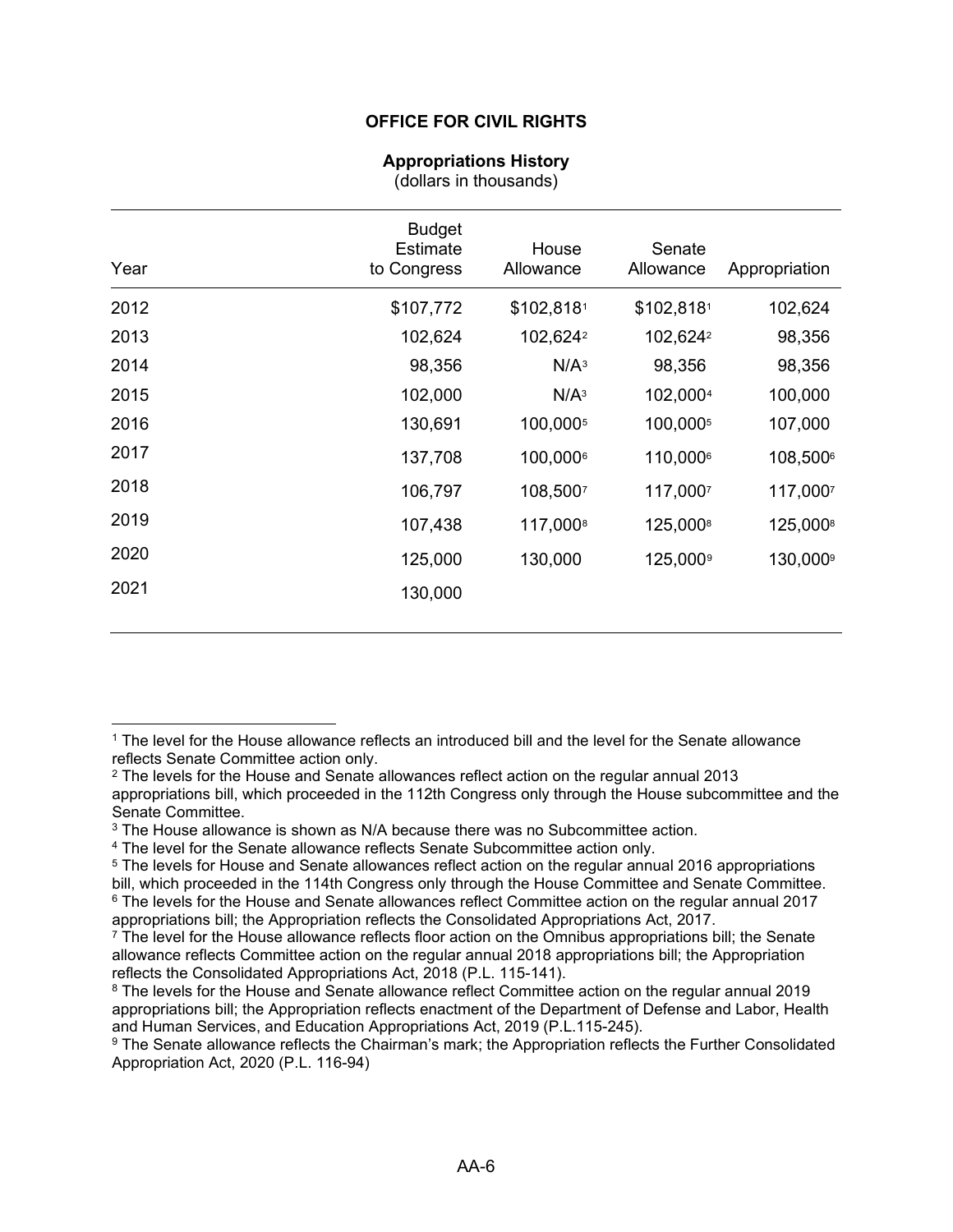### **Significant Items in FY 2020 Appropriations Reports**

#### <span id="page-8-0"></span>**OCR Civil Rights Data Collection**

- Managers' **Statement** The agreement directs the Department to provide a briefing to the appropriation and authorizing Committees within 90 days of enactment of this Act on the proposed changes, how the changes reflect civil rights enforcement needs, information on the comments received on the proposal, an evaluation of the 2017-18 CRDC, and any impact on the mission and purpose of the CRDC and the Office for Civil Rights.
- Response The Department will submit a briefing to the Committees as directed.
- House The Committee encourages OCR to obtain data through the Civil Rights Data Collection on access to K–12 computer science education and computational thinking education, and to submit a report of its findings, within 180 days of enactment of this Act, to the Committees on Appropriations and the authorizing committees of jurisdiction. The data obtained should include the number of computer science and computational thinking classes offered in elementary and secondary schools, the number of students enrolled in these classes disaggregated by race, sex, disability according to the Individuals with Disabilities Education Act, and English Learner status, and the number of teachers in elementary and secondary schools with computer science certifications. The agreement directs the Department to provide a briefing to the appropriation and authorizing Committees within 90 days of enactment of this Act on the proposed changes, how the changes reflect civil rights enforcement needs, information on the comments received on the proposal, an evaluation of the 2017-18 CRDC, and any impact on the mission and purpose of the CRDC and the Office for Civil Rights.
- Response The Department will submit a briefing of its findings to the Committees as directed.

#### **OCR School Discipline Rates and Recommendations**

- House OCR should submit to the Committees on Appropriations, no later than 180 days after the enactment of this Act, and annually thereafter, a report detailing school discipline in all preschool and K–3 classrooms, including disaggregated data and any disparities by subgroup in disciplinary rates. The report should also include specific recommendations given to schools on expulsions and suspensions— including evidence-based interventions, consumer education specific to each school, and opportunities to improve school climate.
- Response The Department will submit an annual report to the Committees as directed.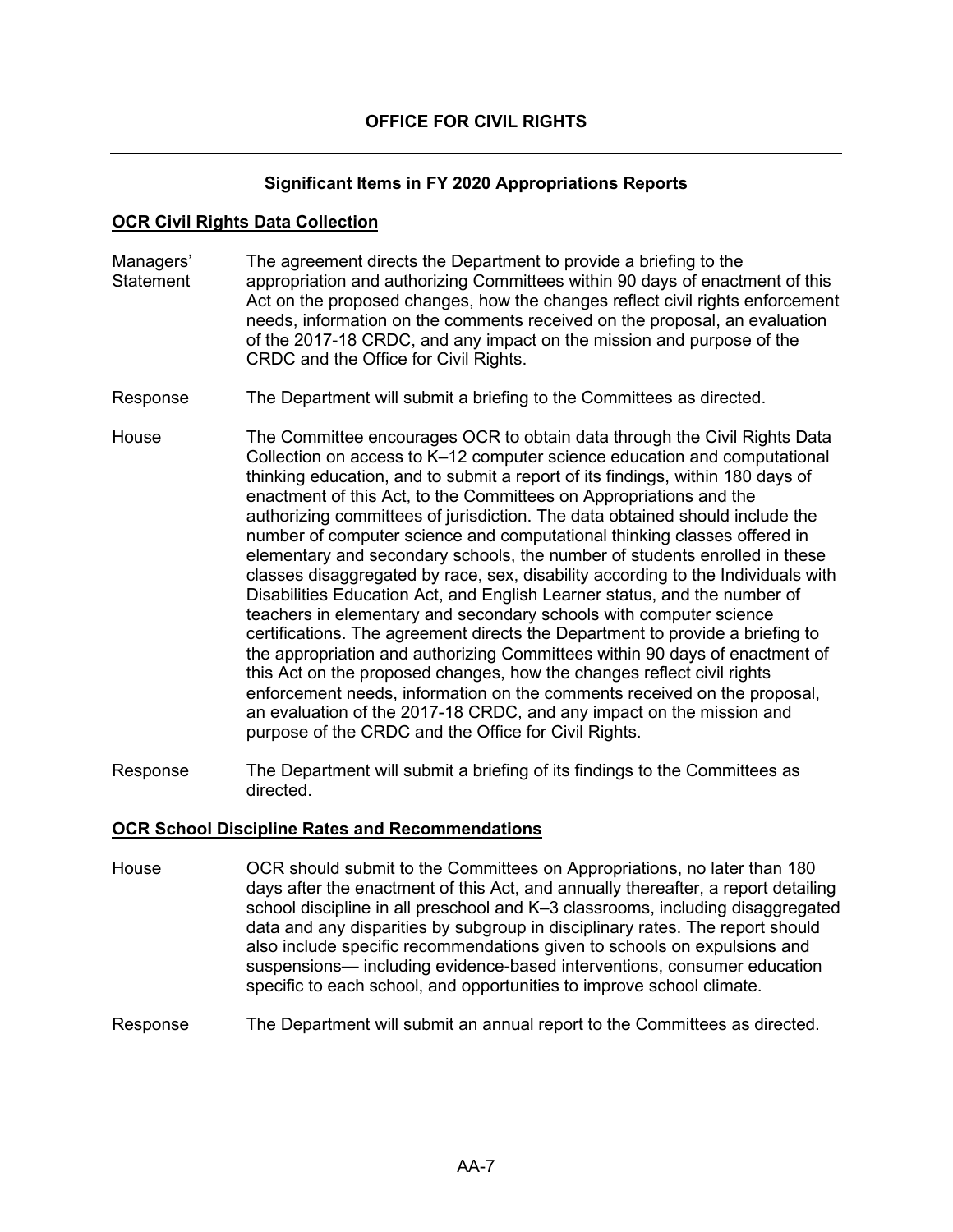#### **OCR Full-Time Equivalency (FTE) Discrepancy**

- House The Joint Statement accompanying the Department of Education Appropriations Act, 2019, directed the Department to submit quarterly reports on FTE levels and attrition. The first report was submitted to the Committees on Appropriations on February 11, 2019. In the report, OCR showed 510 FTE for the first quarter of 2019. Yet, the fiscal year 2020 budget request shows the number of FTE in fiscal year 2019 at 625. The Committee is concerned about this discrepancy and expects the Department to explain how it onboarded 115 FTE between the time the first report was submitted and the end of fiscal year 2019 in the fiscal year 2021 Congressional Budget Justification.
- Response The Department will continue to submit quarterly reports to the Committees and explain the FTE discrepancy in the fiscal year 2021 Congressional Budget Justification as directed.

#### **OCR Increase of Full-Time Equivalency (FTE)**

- House The Committee directs OCR to use this appropriation to increase its level of full-time equivalent (FTE) employment in order to effectively and timely investigate complaints; execute and accurately report the civil rights data collection; thoroughly monitor corrective actions of institutions and meet other critical workloads.
- Response The Department will continue to submit quarterly reports to the Committees and explain the FTE discrepancy in the fiscal year 2021 Congressional Budget Justification as directed.

#### **OCR Seclusion and Restraint Data**

- House The agreement strongly urges the Assistant Secretary for the Office for Civil Rights to take immediate steps in the ongoing 2017-2018 CRDC to improve the accuracy of the data, to remind and clarify for all schools and school districts to only report zero incidents of seclusion and restraint when no incidents have occurred, to leave cells blank for missing or incomplete data, and to contact schools and school districts that already submitted data for the 2017-2018 CRDC and verify the accuracy of the data. Finally, the agreement strongly urges the Assistant Secretary to monitor compliance with action plan requirements for missing data, and ensure plans are submitted and address all missing data. The agreement requests an update on these efforts in the fiscal year 2021 Congressional Justification.
- Response The Department has taken significant steps to improve many aspects of the CRDC. Those efforts are detailed in the Department's response to Government Accountability Office (GAO) dated December 18, 2019.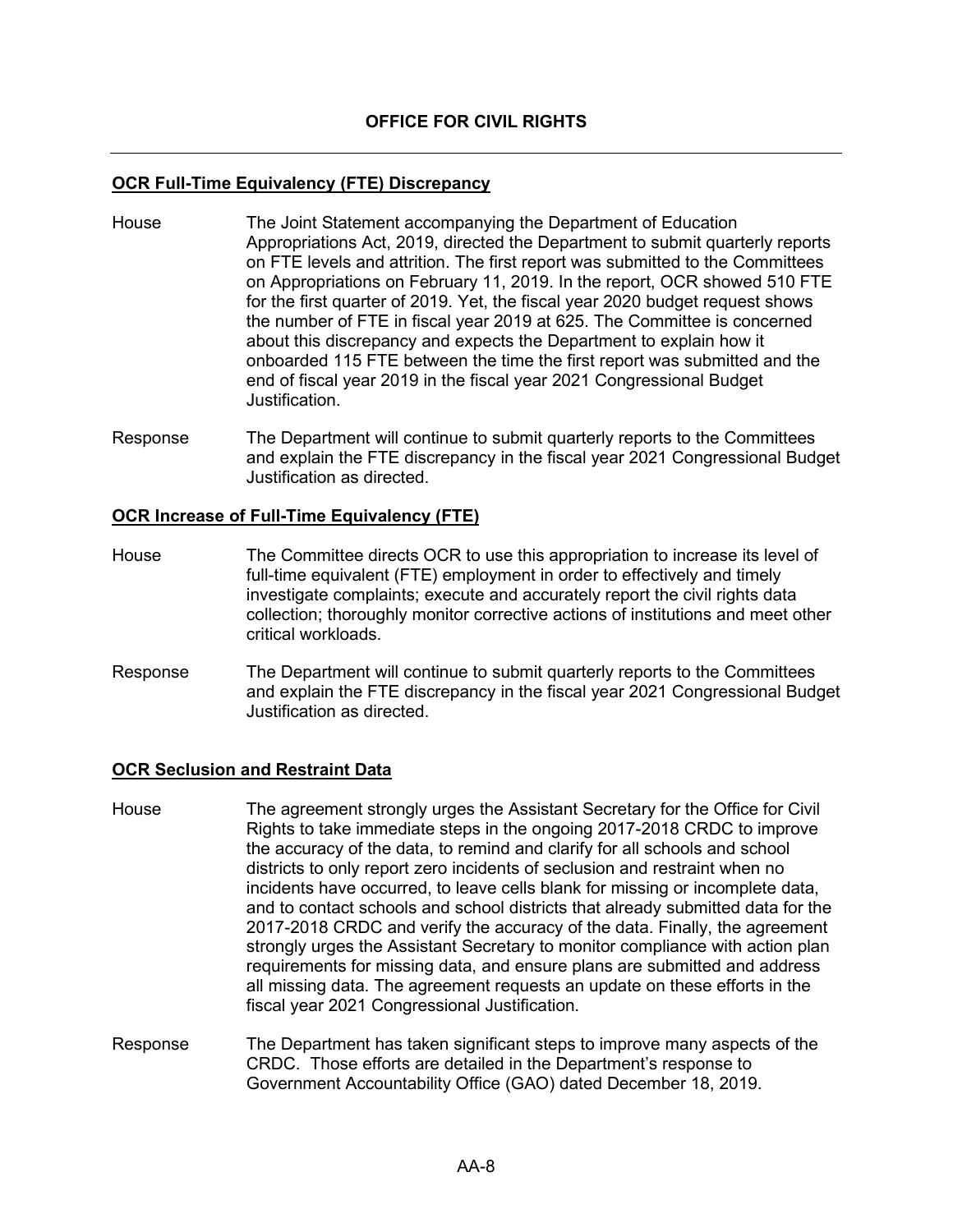# <span id="page-10-0"></span>Office for Civil Rights

(Department of Education Organization Act, Section 203)

(dollars in thousands)

FY 2021 Authorization: Indefinite

Budget Authority:

|                                                     | 2020     | 2021     | Change from<br>2020 to 2021 |
|-----------------------------------------------------|----------|----------|-----------------------------|
| <b>Personnel Compensation and Benefits</b><br>Costs | \$95,112 | \$97,165 | $+ $2,053$                  |
| <b>Non-Personnel Costs</b>                          | 34,888   | 32,835   | $-2,053$                    |
| Total                                               | 130,000  | 130,000  |                             |
| <b>FTE</b>                                          | 589      | 592      | +3                          |

## PROGRAM DESCRIPTION

The mission of the Office for Civil Rights (OCR) is to ensure equal access to education and to promote educational excellence throughout the Nation through vigorous enforcement of civil rights laws. This mission is in alignment with the Department's mission to promote educational excellence and ensure equal access.

OCR's law enforcement function is to ensure that institutions, programs, and activities that receive financial assistance from the Department and other covered entities comply with the Federal civil rights laws enacted by Congress. OCR fulfills this responsibility by enforcing six civil rights laws and their implementing regulations that prohibit discrimination on the basis of race, color, national origin, sex, disability, age, and equal access to school facilities for the Boy Scouts of America or other groups identified by Congress as patriotic societies. These laws are:

- Title VI of the Civil Rights Act of 1964 (prohibiting race, color, and national origin discrimination);
- Title IX of the Education Amendments of 1972 (prohibiting sex discrimination);
- Section 504 of the Rehabilitation Act of 1973 (prohibiting disability discrimination);
- Age Discrimination Act of 1975 (prohibiting age discrimination);
- Title II of the Americans with Disabilities Act of 1990 (prohibiting disability discrimination in State and local Government services, whether programs receive Federal financial assistance); and
- Boy Scouts of America Equal Access Act of 2002 (prohibiting public elementary and secondary schools, local educational agencies, and State educational agencies from denying equal access or a fair opportunity to meet, or discriminating against, any group officially affiliated with the Boy Scouts of America or any other youth group listed as a patriotic society in Title 36 of the United States Code).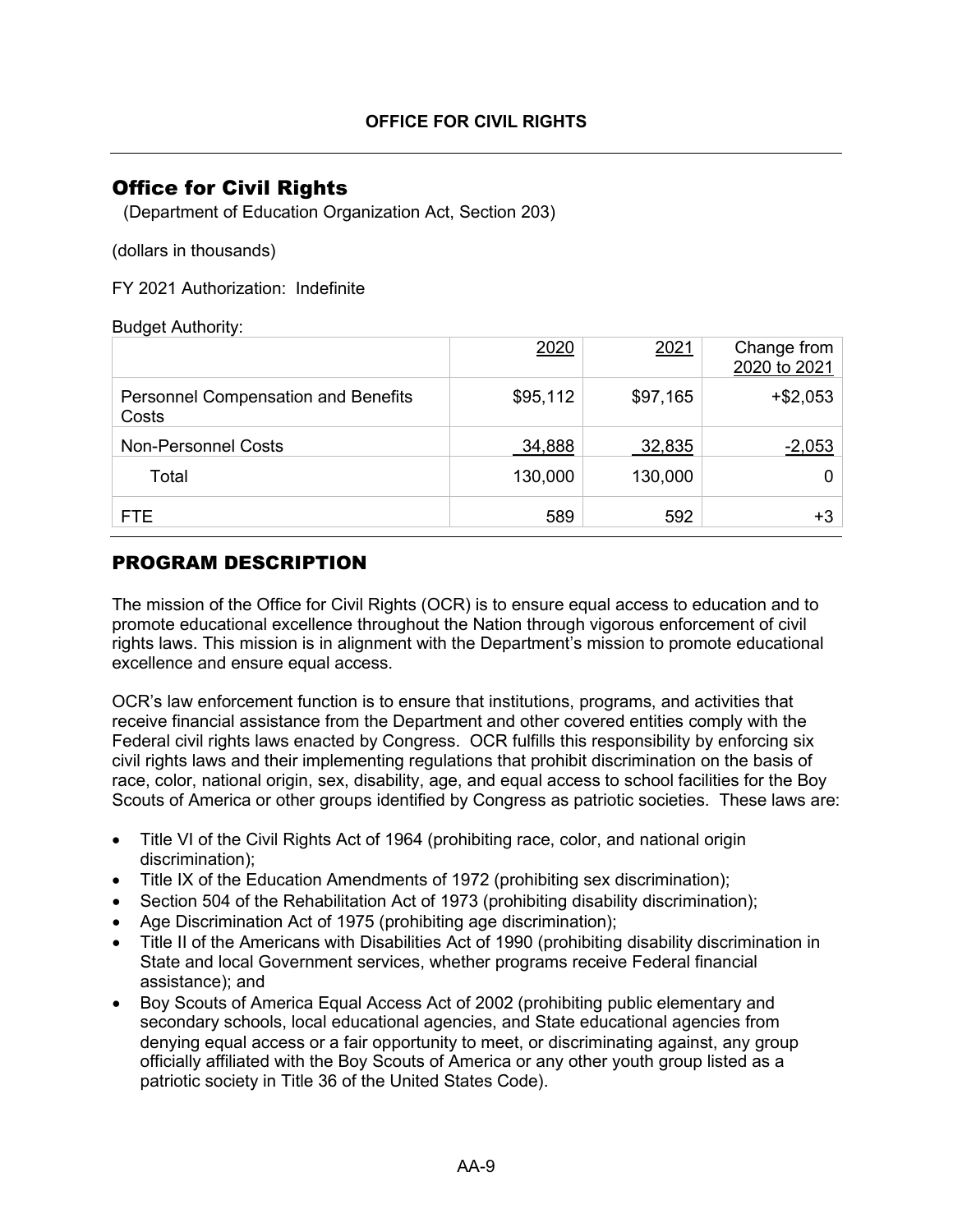Under Title VI, Title IX, Section 504, and the Age Discrimination Act, OCR has jurisdiction over institutions that receive Federal financial assistance from the Department and institutions for which OCR has been delegated authority from other Federal agencies. Under Title II, OCR has jurisdiction over public elementary and secondary education systems and institutions, public institutions of higher education and vocational education (other than schools of medicine, dentistry, nursing, and other health-related schools), and public libraries, regardless of whether these institutions receive Federal financial assistance. Under the Boy Scouts Act, OCR has jurisdiction over public elementary schools, public secondary schools, local educational agencies and State educational agencies that receive funds made available through the Department.

The six civil rights laws for which OCR has enforcement responsibility extend to a wide range of entities, including: all State educational agencies; local educational agencies; postsecondary institutions, including proprietary schools and community colleges; State vocational rehabilitation agencies and their sub-recipients; as well as libraries, museums, and correctional institutions. More than 80 million individuals are beneficiaries of the financial assistance these institutions and agencies receive on behalf of the Department.

Funding levels for the past 5 fiscal years were:

| <b>Fiscal Year</b> | (dollars in thousands) |
|--------------------|------------------------|
|                    |                        |
|                    |                        |
|                    |                        |
|                    |                        |
|                    |                        |

# FY 2021 BUDGET REQUEST

For fiscal year 2021, the Administration requests \$130 million for the OCR, level with the fiscal year 2020 appropriation. Funds would support an FTE level of 592 and would provide for the resources essential for OCR to deliver on its statutory and regulatory mandates.

- The **Personnel Compensation and Benefits (PC&B)** request of \$98.8 million is \$2.2 million more than the fiscal year 2020 appropriation. The fiscal year 2021 request will support PC&B costs associated with an FTE level of 592, an increase of 3 from the fiscal year 2020 level.
- The **Non-Personnel Costs, excluding Departmental Centralized Services** request of \$5.6 million is \$273,000 less than fiscal year 2020 appropriation. Most of non-personnel funds are primarily for the Civil Rights Data Collection (CRDC): \$3.2 million; travel: \$867,000; the Online Discrimination Complaint Form Enhancement System: \$568,000; and the software support to operate OCR's Case and Activity Management System (CAMS): \$360,000.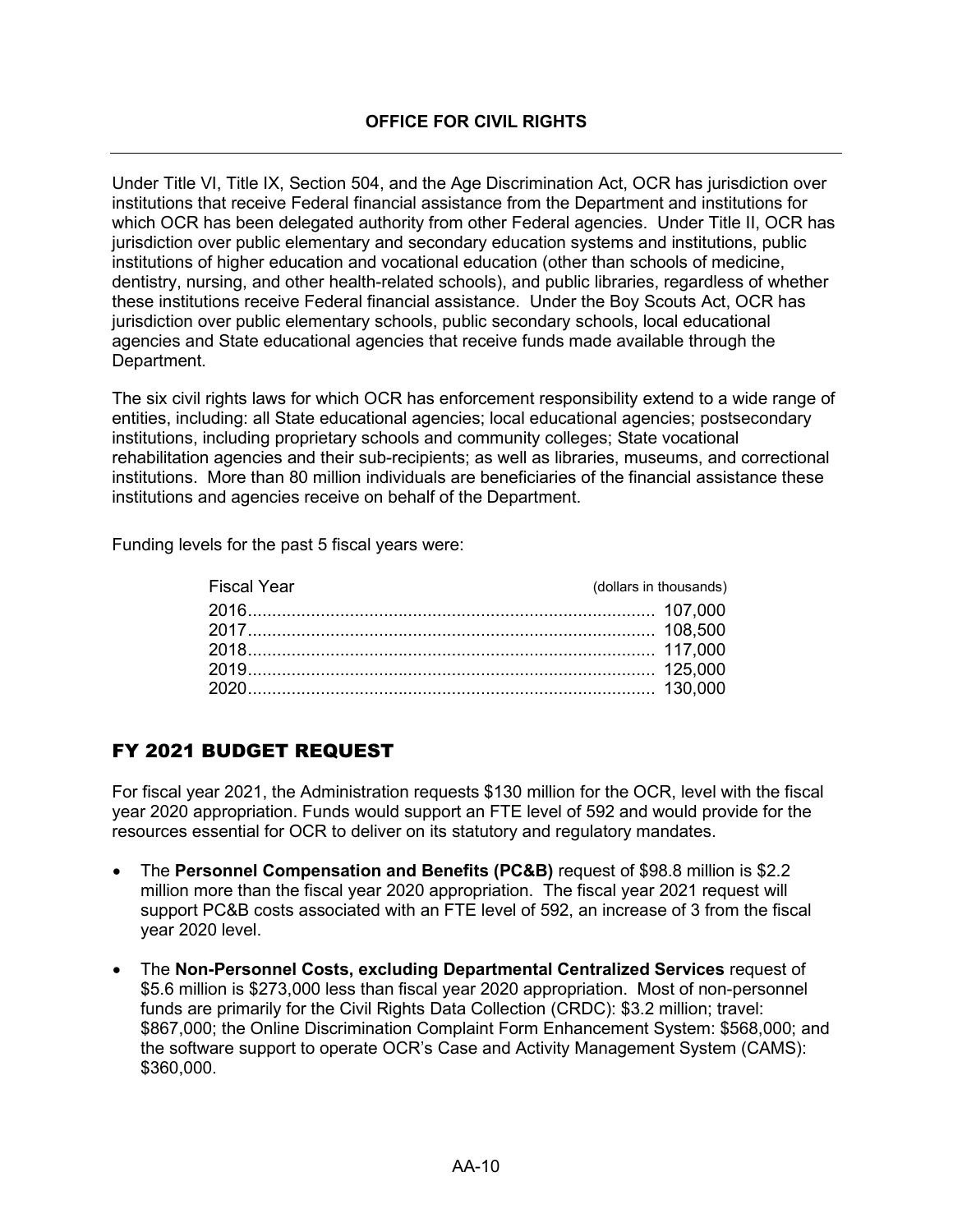• OCR's fiscal year 2021 share of the **Department's Centralized Services (overhead)** is \$25.5 million, \$1.9 million less than the fiscal year 2020 appropriation. The chart below shows the funding level by category and the percentage share of the fiscal year 2021 request.

#### **FY 2021 Budget by Category (dollars in millions) Total: \$130.0 FTE: 592**

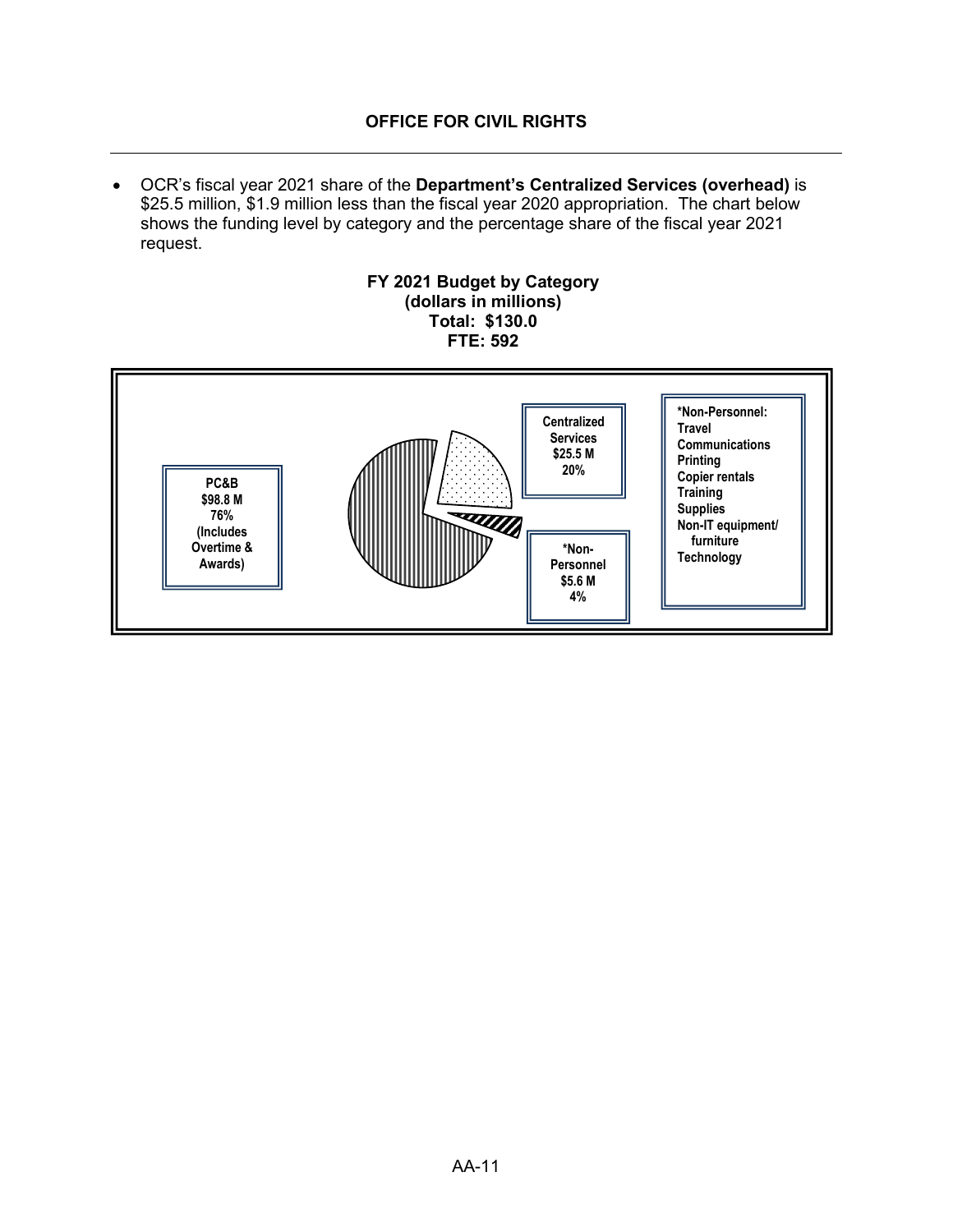## **Organizational Structure and Staffing**



**OFFICE FOR CIVIL RIGHTS 2021 Headquarters and Regional Enforcement Office Locations and Staffing**

The Office for Civil Rights is headed by an *Assistant Secretary* who is appointed by the President and confirmed by the Senate. The staff in the immediate office of the Assistant Secretary may include a Principal Deputy Assistant Secretary, a Deputy Assistant Secretary for Enforcement, a Deputy Assistant Secretary for Policy and Development, a Deputy Assistant Secretary for Strategic Operations and Outreach, and a Deputy Assistant Secretary for Management and Planning.

The *Principal Deputy Assistant Secretary* performs functions as assigned by the Assistant Secretary such as assisting and advising the Assistant Secretary in the overall direction and management of the agency.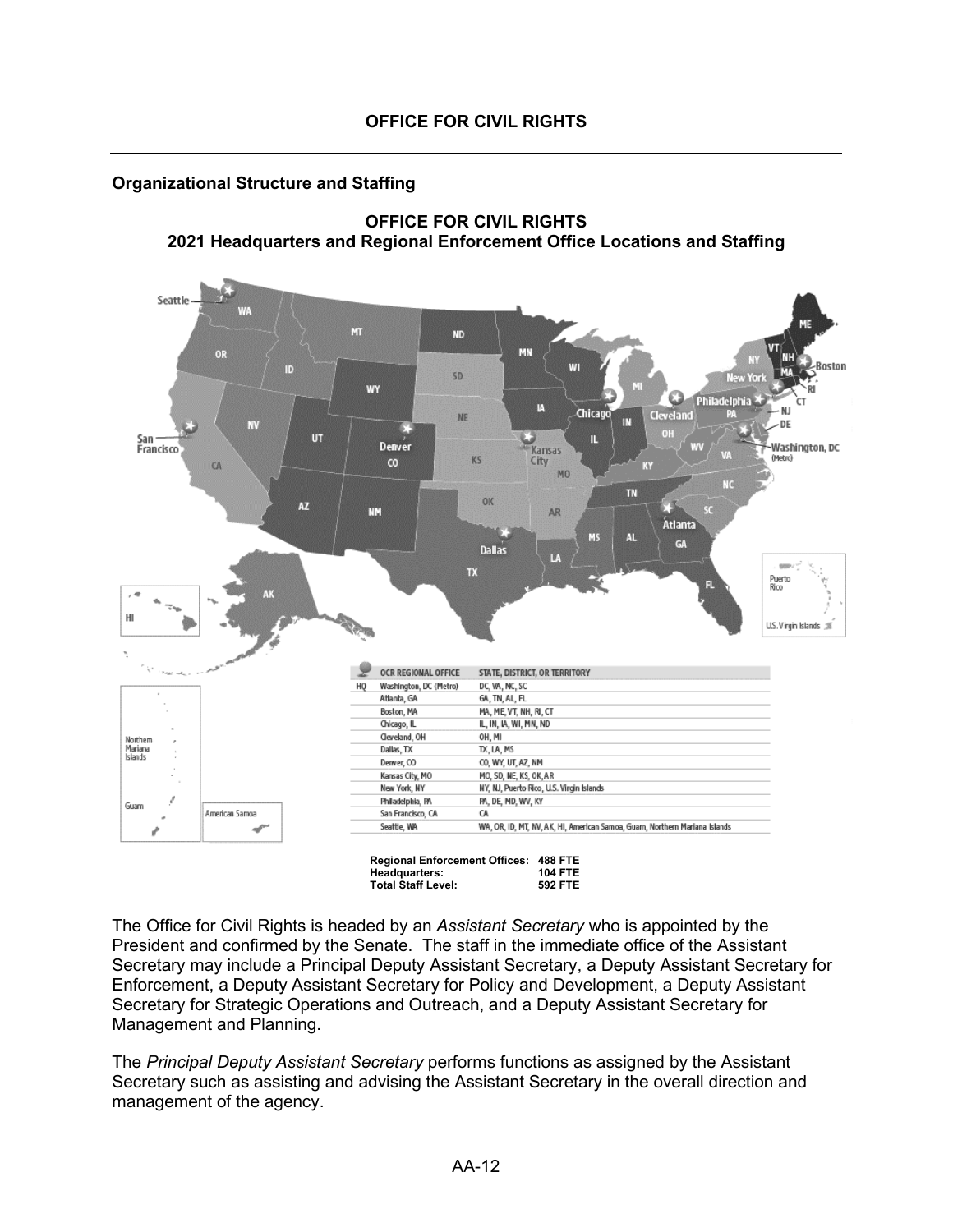The *Deputy Assistant Secretary for Enforcement* manages the overall operations of the 12 regional enforcement offices that are responsible for ensuring that recipients of Federal assistance and other covered entities comply with the Federal civil rights laws prohibiting discrimination. Most of OCR's staff members work in the agency's 12 regional enforcement offices. Their main function is to investigate complaints from the public that allege a violation of one or more of the statutes that OCR enforces and to determine the compliance status of recipients. Time and resources permitting, employees launch proactive investigations of recipients, which is described in more detail below under the *Personnel Compensation and Benefits (PC&B) Costs* section. Enforcement staff also monitors recipients' compliance with voluntary settlement agreements. In addition, they develop and provide technical assistance to foster greater understanding of the statutes that OCR enforces.

The *Deputy Assistant Secretary for Policy and Development* oversees the Headquarters' Program Legal Group that provides a range of legal services including: developing policy guidance, technical assistance materials, consulting on novel cases from the regional enforcement offices, regulation development, and helping to ensure that civil rights issues are appropriately addressed within the Department's programs and initiatives and among Federal Agencies. The Program Legal Group also has responsibility for administration of the Civil Rights Data Collection.

The *Deputy Assistant Secretary for Strategic Operations and Outreach* has responsibility for overseeing OCR's strategic and operational planning, establishing and maintaining effective collaboration with other components of the Department, and ensuring effective outreach and communication between OCR and external stakeholders and the public.

The *Deputy Assistant Secretary for Management and Planning* has the responsibility for overseeing and directing areas of planning, developing, and implementing budget, operational, and administrative policy for OCR.

OCR consists of a headquarters office located in Washington, DC and 12 regional enforcement offices. These offices are in Washington, DC (co-located with headquarters), Boston, New York, Philadelphia, Atlanta, Dallas, Chicago, Kansas City, Denver, San Francisco, Seattle, and Cleveland.

## **Personnel Compensation and Benefits (PC&B) Costs**

OCR accomplishes its mission primarily by responding to complaints and initiating proactive investigations, both of which require significant investments in human capital. Proactive investigations include compliance reviews and directed investigations. OCR initiates compliance reviews to determine whether recipient practices comply with civil rights laws and regulations. OCR initiates directed investigations to address possible discrimination that is not currently being addressed through OCR's complaint resolution, compliance review, or technical assistance activities. The statutes and implementing regulations enforced by OCR require recipients to ensure nondiscrimination in their programs and activities that receive Federal financial assistance. The regulations require OCR "to make a prompt investigation whenever a compliance review, report, complaint, or any other information indicates a possible failure to comply" with laws protecting students from discrimination in academic institutions that receive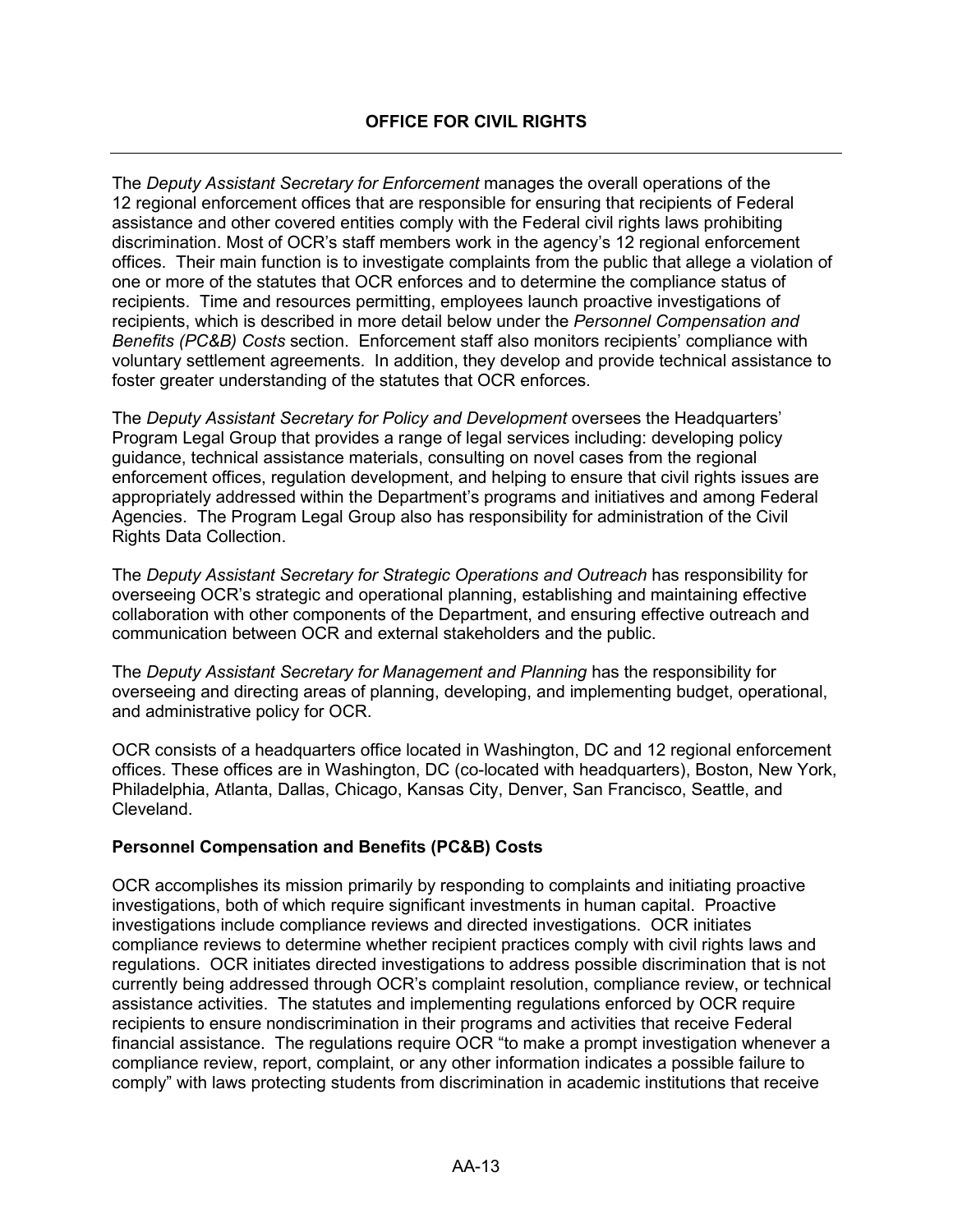Federal funding. Therefore, PC&B costs historically have been the largest component of OCR's budget as well as the key factor in OCR being able to accomplish its mission.

For fiscal year 2021, PC&B costs are 76 percent of the request, or \$98.8 million, \$2.2 million more than the fiscal year 2020 appropriation. The 2021 request supports 592 FTE, 3 more than the fiscal year 2020 level.

The FTE *Usage vs. Complaints Received* chart below shows trends in FTE levels and caseload. While some of the decline in FTE since 1980 may be attributed to technological advances that improved efficiency, the FTE decline from 2010 to 2015 was a result of decreased funding (\$103 million in fiscal year 2010 to \$100 million in fiscal year 2013). The decrease resulted from a significant reduction in the number of single filers with multiple complaints. However, OCR anticipates the volume of complaints to increase from fiscal year 2020 through fiscal year 2021 as reflected in the chart below.



#### **Table A: Caseload per Staff in FY 2008, FY 2018, and FY 2019 (Estimate)**

|                                                                                    | <b>FY 2008</b> | FY 2018 | FY 2019 |
|------------------------------------------------------------------------------------|----------------|---------|---------|
| Number of Enforcement Staff                                                        | 617            | 461     | 474     |
| <b>Complaints Received &amp; Proactive</b><br>Investigations Launched <sup>1</sup> | 6,236          | 12,432  | 10,688  |
| # of cases per staff                                                               | 10             | 27      | 23      |
| Multi-jurisdiction cases                                                           | 925            | 1,800   | 1,701   |

<span id="page-15-0"></span><sup>1</sup> OCR launched 42 proactive investigations in FY 2008, 3 in FY 2018, and 702 in FY 2019.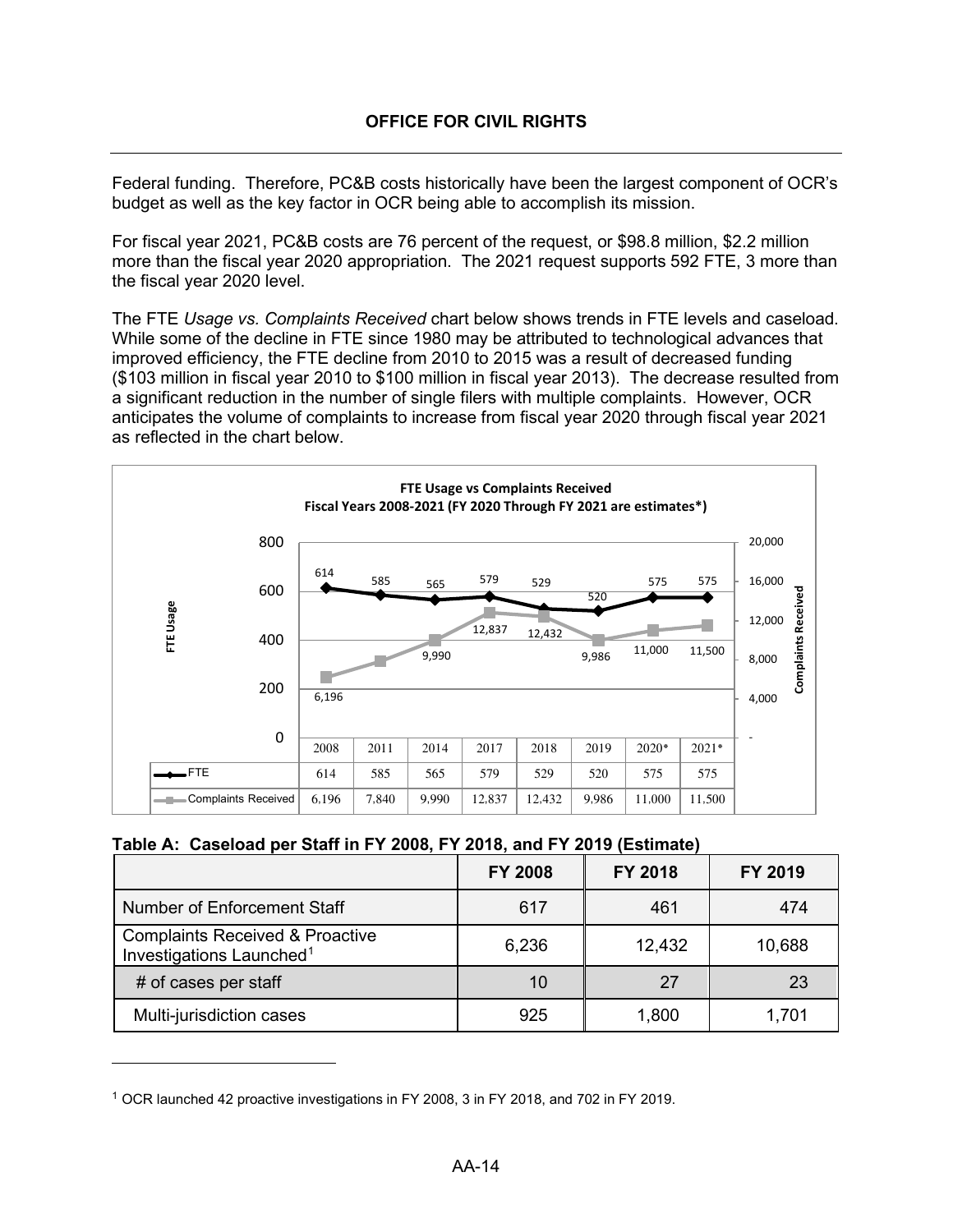|                                         | <b>FY 2008</b> | FY 2018 | FY 2019 |
|-----------------------------------------|----------------|---------|---------|
| # of multi-jurisdiction cases per staff | 1.5            | 3.9     | 3.6     |
| <b>Monitoring Caseload</b>              | 1,125          | 4,263   | 4,108   |
| # of monitoring cases per staff         | 1.8            | 9.2     | 3.6     |
| Investigated Cases <sup>1</sup>         | 5,119          | 6,971   | 6,792   |
| # of investigated cases per staff       | 8.3            | 15      | 14.3    |

The average number of cases assigned to the enforcement staff is projected to be 20 in fiscal year 2020 and OCR expects this number to remain consistent through fiscal year 2021 as reflected below in Table B.

#### **Table B: Impact of FTE per Staff Based on 10,688 Cases and 4,108 Monitoring Cases Projected in FY 2021**

| <b>Number/Staff Level</b>                                   | 2021<br><b>Request</b> |
|-------------------------------------------------------------|------------------------|
| Projected number of Enforcement Staff                       | 535                    |
| Increased number of Attorneys/Equal Opportunity Specialists | $+3$                   |
| <b>Projected Total</b>                                      | 538                    |
| # of cases per staff                                        | 20                     |
| # of monitoring cases per staff                             | 77                     |

#### **Investing in Investigative and Administrative Staff**

OCR's enforcement staff is responsible for the following: (1) resolving complaints of discrimination; (2) initiating directed investigations/compliance review; and (3) providing technical assistance to help institutions achieve voluntary compliance with civil rights laws.

OCR's administrative staff provides help and support tools for the enforcement staff's improved efficiency. Support activities include: (1) providing policy guidance to clarify schools' responsibilities; (2) providing information technology and web support for OCR's enforcement and technical assistance activities and OCR's website; (3) supporting the Civil Rights Data Collection; and (4) responding to Freedom of Information Act (FOIA) requests.

<span id="page-16-0"></span> $1$  Criteria: The selection of investigated cases is based on cases either still pending or cases that progressed beyond dismissal and were resolved with administrative closure, no violation, Facilitated Resolution Between Parties, or change with or without a resolution agreement.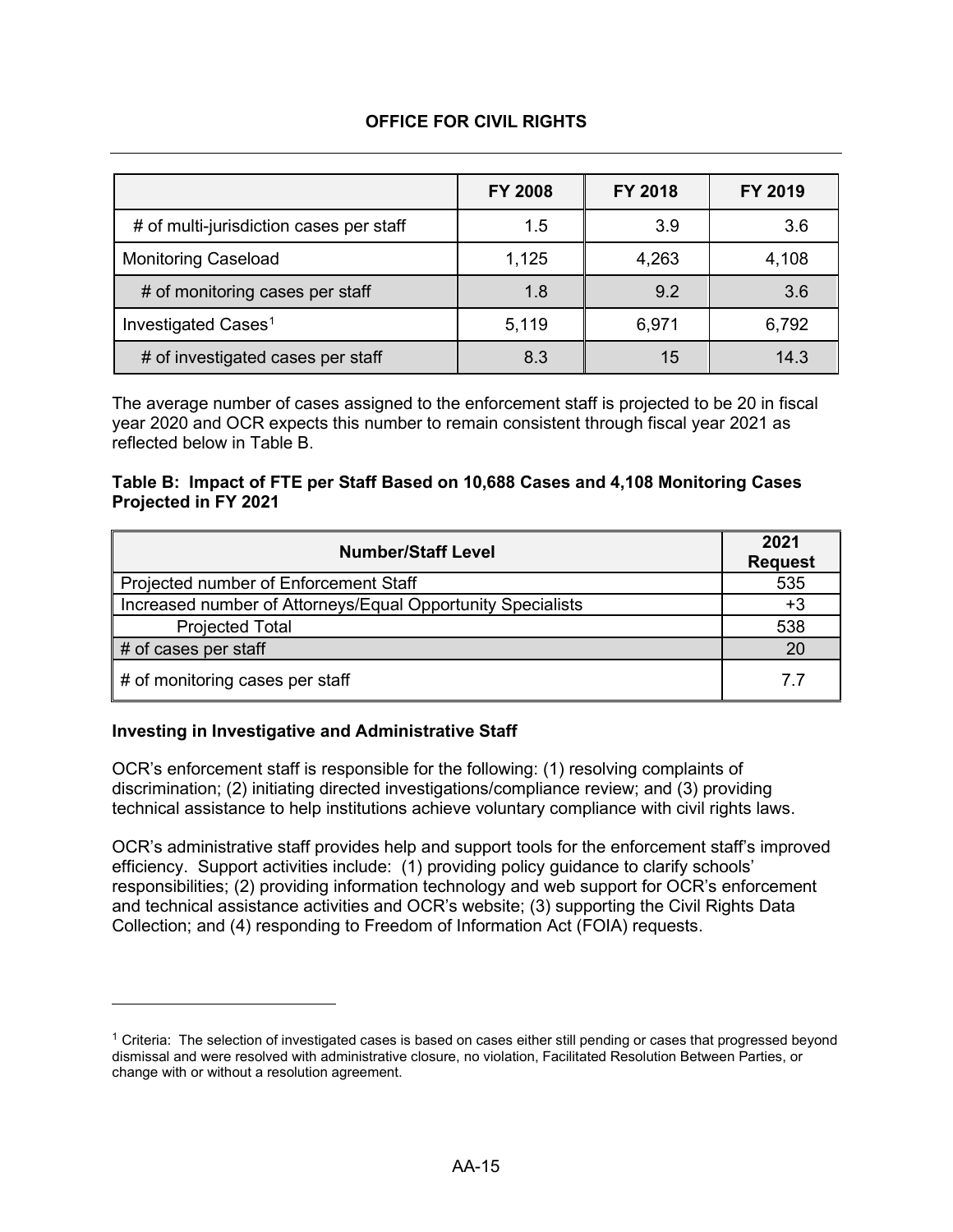## **Freedom of Information Act (FOIA)**

Over the past several years the OCR has experienced an upward trend in the number of FOIA requests received. In fiscal year 2020, OCR anticipates receiving a record high number of requests and this trend is not expected to decline. Moreover, OCR is the respondent to the majority of FOIA request received by the Department. These requests are the most complex and it is not uncommon for them to require the review, redaction, and production of entire case files that contain thousands of records. To address this in fiscal year 2020, OCR is hiring a fully supported administrative staff dedicated to FOIA processing. The fiscal year 2021 request will ensure the FOIA Team remains sufficiently staffed and supports the core functions of the investigative and administrative staff above.

#### **Awards and Overtime**

The Administration is requesting \$678,000 for awards and \$40,000 for overtime for a total of \$718,000, which is level to fiscal year 2020 appropriation. The request will cover mandated performance awards for the eligible Senior Executive Service staff and performance-based awards for general schedule employees.

#### **Non-Personnel Costs – Non-Centralized Services**

The total request for Non-Personnel activities in fiscal year 2021, excluding Departmental Centralized Services, is 5.6 million, \$273,000 less than the fiscal year 2020 appropriation. The requested Non-Personnel funds would provide program support to resolve complaints of discrimination filed by the public and ensure that institutions receiving Federal financial assistance are in compliance with the civil rights laws enforced by OCR. The fiscal year 2021 funds will also support the maintenance, monitoring and enhancement of OCR's database investments (CRDC, CAMS and Online Discrimination Complaint Form).

#### **Information Technology (IT) Non-Personnel Costs**

#### **Civil Rights Data Collection (CRDC)**

The Administration is requesting \$3.2 million for the CRDC, level to the fiscal year 2020 appropriation. The request will support analysis and reporting for 2017-18 CRDC data collection activities and review of data files for the 2019-20 CRDC. The request will also support basic operations and maintenance, non-major enhancements, and some web hosting for the CRDC reporting website, and will support the preparation of topic-specific reports on civil rights areas of interest that will incorporate increased visualization of data.

For the CRDC to be useful to OCR, the Department, State educational agencies (SEAs), local educational agencies (LEAs), and other stakeholders, the data must be collected, analyzed and distributed in a timely manner. Beginning with the 2017-18 CRDC, data will be collected from Puerto Rico; unless the school district informs OCR that it will be unable to do so, in whole, or in part, due to the devastating impact of the 2017 hurricane season. Other Department offices and Federal agencies also benefit from the valuable data within the CRDC to increase awareness around key issues and provide a source of national, school-level data. In addition, under section 1111(h)(1)(C)(viii) of the Every Student Succeeds Act (ESSA), SEAs and LEAs are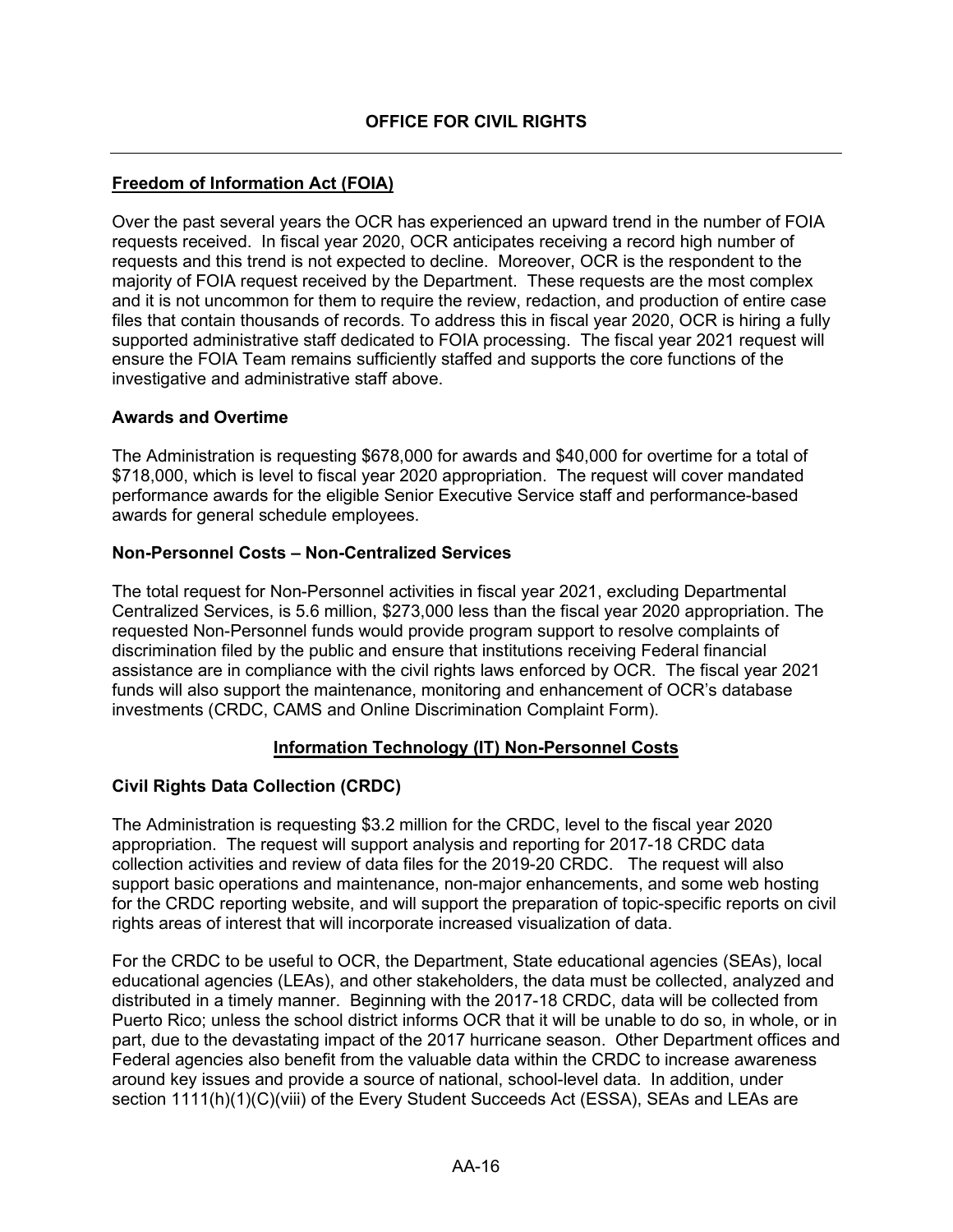required to include data from the CRDC on: (1) in-school suspensions; (2) out-of-school suspensions; (3) expulsions; (4) school-related arrests; (5) referrals to law enforcement;

(6) incidences of violence, including bullying and harassment; (7) number and percentage of students enrolled in preschool; and (8) number and percentage of students enrolled in accelerated coursework to earn postsecondary credit while in high school (e.g., advanced placement, international baccalaureate) on their annual report cards. States and districts have begun to produce report cards as required by ESSA using the CRDC data from the 2015-16 school years.

CRDC collection consists of five major phases: (I) notification and guidance to school districts, (II) preparing for data submissions, (III) survey submission window, (IV) finalizing data files, and (V) preparing the data file for upload to the CRDC website. In summary, the five phases can be captured in three categories. They are: (1) pre-collection, which includes Phases I and II; (2) collection activities, comprised of Phase III; and (3) post-collection, which include Phases IV and V. Activities related to the CRDC Reporting Website operations, maintenance, and data upload and integration are detailed separately. All phases and costs are listed in detail on the CRDC chart on the next page.

The CRDC provides data on leading civil rights indicators related to access and barriers to educational opportunity at the pre-K through 12th grade school levels. Although OCR has conducted the CRDC since 1968, the last few collection cycles have shown substantial improvements in both the quality and the usability of the data. OCR developed pre-submission analytic reports to assist districts in reducing errors. This effort is complemented by tip sheets, FAQs, and guidance documents posted to the CRDC website. In addition, several enhancements were made to the data submission system for the 2015-16 CRDC to improve functionality and user experience, which resulted in a decrease in the overall data collection period.

With respect to improved usability, the CRDC has become more accessible and understandable for the general public, researchers, and policymakers. In fiscal year 2018, OCR released data from the 2015-16 CRDC, which was the fourth universal collection. Previous universal collections were conducted for the 2000-01, 2011-12, and 2013-14 school years. The 2015-16 CRDC was released on April 24, 2018, and the report includes, for the first time, comprehensive data regarding incidents of criminal offenses in our nation's public schools. It also includes several new categories of data on Science, Technology, Engineering and Mathematics (STEM) course taking. The Department used CRDC data to produce topic-specific data briefs on two major topics STEM Course Taking and School Climate and Safety. The collection surveyed more than 17,300 school districts and 96,400 public schools representing more than 50 million students. The 2017 -2018 CRDC is a universal collection.

In response to the June, 18, 2019 report published by the Government Accountability Office (GAO), the Office for Civil Rights (OCR) has taken significant steps to improve many aspects of the U.S. Department of Education's (Department) Civil Rights Data Collection (CRDC) – especially with respect to restraint and seclusion data. For example, in May of 2018, OCR informed certain school districts that OCR would be placing them on high-risk status for grant award purposes unless they satisfactorily explained and addressed apparent errors on their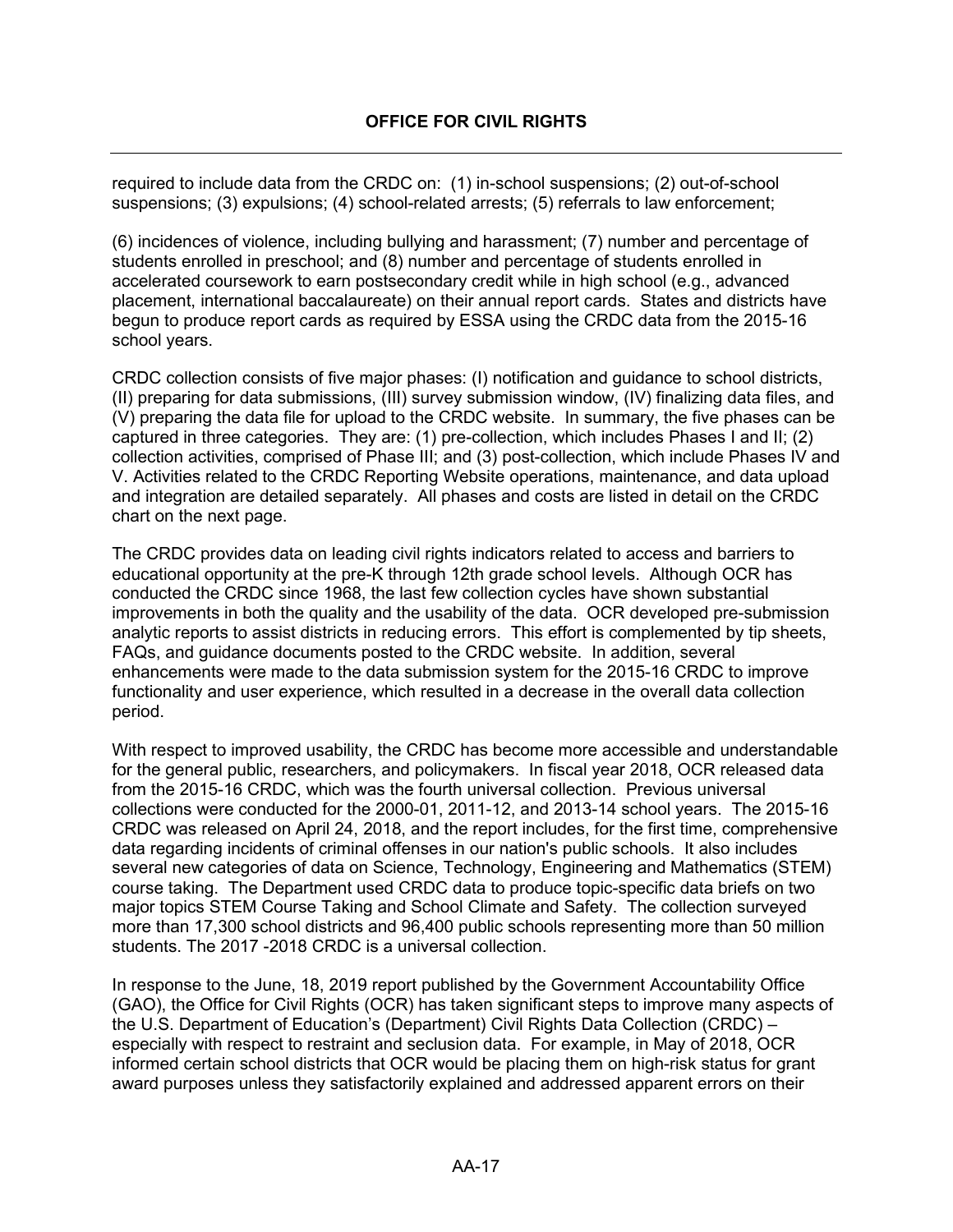20[1](#page-19-0)3-14 CRDC restraint and seclusion data submissions.<sup>1</sup> On January 17, 2019, Secretary of Education Betsy DeVos announced an initiative<sup>[2](#page-19-1)</sup> to address the possible inappropriate use of restraint and seclusion on children with disabilities, and as a result compliance reviews were conducted by all of OCR's regional enforcement offices and CRDC data quality reviews were initiated to provide technical assistance to districts to better ensure the accurate reporting of restraint and seclusion data. Moreover, on August 14, 2019, OCR sent a letter to all school districts requesting that they promptly address any errors in reporting restraint or seclusion for the 2017-18 CRDC and requesting that they adhere to only reporting zero incidents of restraint or seclusion when no such incidents have occurred. OCR also significantly increased its collaboration<sup>[3](#page-19-2)</sup> with the Institute of Education Science (IES) and the National Center for Education Statistics (NCES). The enhanced partnership is important because it will further help ensure that collections are authenticated in a manner that provides an accurate picture of key civil rights issues in education. As OCR shared with GAO on May 24, 2019, the Department already has taken steps to more closely scrutinize action plans.[4](#page-19-3) For instance, OCR communicates with each school district with an approved action plan to seek confirmation that it will take the needed steps to collect and report the data for the upcoming collection and schedules conference calls with LEAs requesting similar or repetitious action plans over the course of two or more collections. Going forward, OCR will also contact each LEA with an approved action plan before the start of each new collection and re-confirm that the LEA will take the needed steps to collect and report the data.

The Civil Rights Data Collection (CRDC) budget table on page AA-19 provides an estimated detailed account of the CRDC budget for fiscal years 2019-2021.

<span id="page-19-0"></span><sup>1</sup> The school districts provided sufficient explanations, and ultimately, they were not placed on high-risk status.

<span id="page-19-1"></span><sup>2</sup> OCR, in partnership with the Office of Special Education and Rehabilitative Services. *See*  [https://www.ed.gov/news/press-releases/us-department-education-announces-initiative-address-inappropriate-use](https://www.ed.gov/news/press-releases/us-department-education-announces-initiative-address-inappropriate-use-restraint-and-seclusion-protect-children-disabilities-ensure-compliance-federal-laws)[restraint-and-seclusion-protect-children-disabilities-ensure-compliance-federal-laws.](https://www.ed.gov/news/press-releases/us-department-education-announces-initiative-address-inappropriate-use-restraint-and-seclusion-protect-children-disabilities-ensure-compliance-federal-laws)

<span id="page-19-2"></span><sup>3</sup> *See* U.S. Department of Education Continues Work to Improve Civil Rights Data Quality, August 23, 2019, available at [https://www.ed.gov/news/press-releases/us-department-education-continues-work-improve-civil-rights-data-quality.](https://www.ed.gov/news/press-releases/us-department-education-continues-work-improve-civil-rights-data-quality)

<span id="page-19-3"></span><sup>4</sup> Action plans are created to provide reporting entities with an organized means of identifying and addressing missing or incomplete data, as well as the necessary tools to ensure that the data they collect and submit for future collections are true and correct.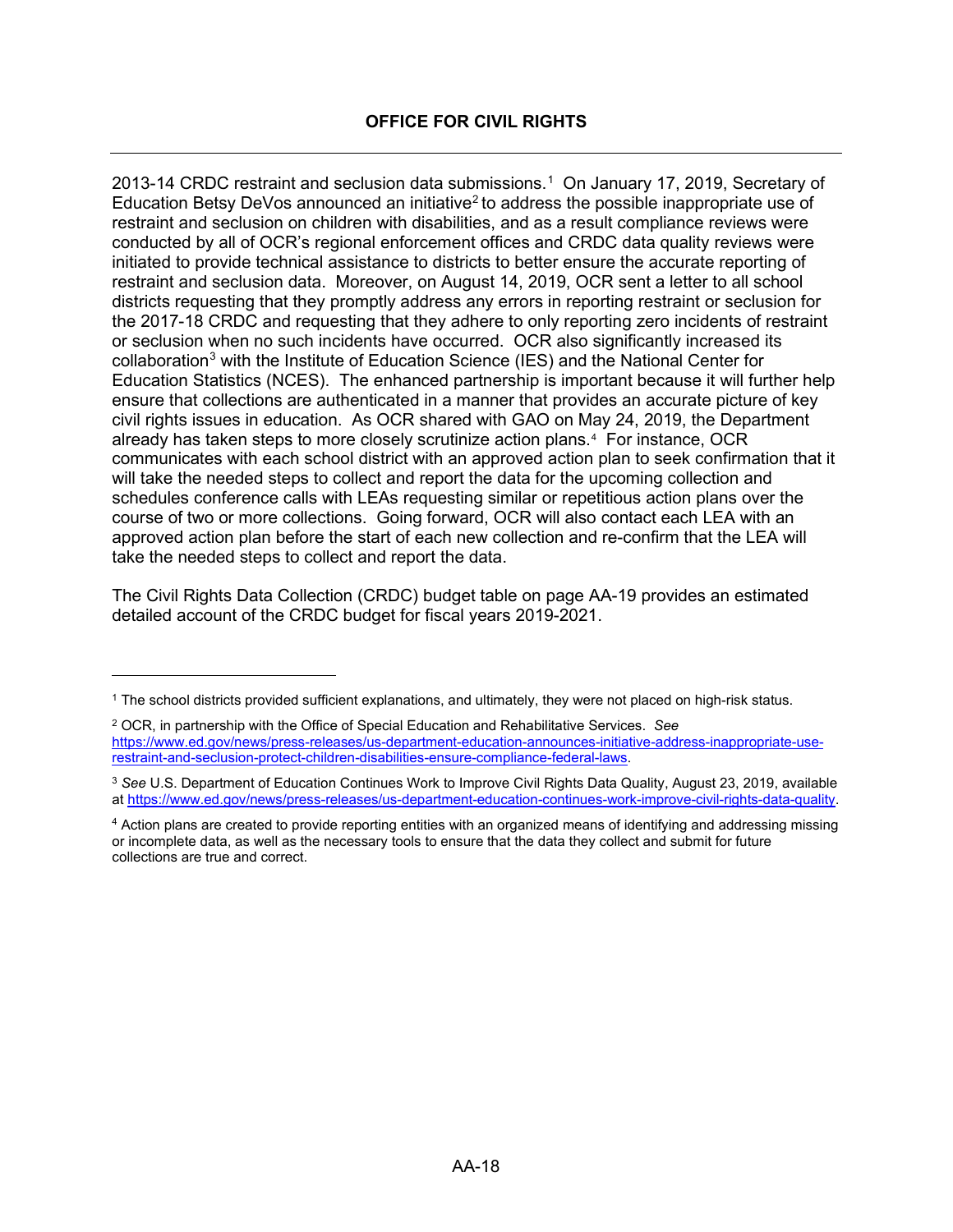| <b>School Year</b>       | <b>Major Activity</b>                                                                                            | <b>Fiscal Year</b><br>2019 | <b>Fiscal Year</b><br>2020 | <b>Fiscal Year</b><br>2021 |
|--------------------------|------------------------------------------------------------------------------------------------------------------|----------------------------|----------------------------|----------------------------|
| <b>CRDC</b>              | <b>National &amp; State Estimations</b>                                                                          |                            |                            |                            |
| 2015-16                  |                                                                                                                  | 33,041                     |                            |                            |
| <b>CRDC</b>              | Phase IV - Finalizing Data Files: Data quality review and                                                        |                            |                            |                            |
| 2017-18                  | editing, time series, privacy protection.                                                                        | 730,338                    |                            |                            |
| <b>CRDC</b>              | Phase V - Data Upload Preparation: Prepare CRDC                                                                  |                            |                            |                            |
| 2017-18                  | 2017-18 data for upload to the CRDC (Reporting) website;                                                         |                            |                            |                            |
|                          | hosting and releasing the new data to the general public.                                                        | 309,404                    |                            |                            |
| <b>CRDC 2017-</b>        | Analysis and summarization of the 2017-18 CRDC data for                                                          |                            |                            |                            |
| 18 Data                  | public dissemination; creating special tabulations and                                                           |                            |                            |                            |
| <b>Analysis</b>          | publications; designing and editing of CRDC issue briefs.                                                        | 220,000                    |                            |                            |
| <b>CRDC 2017-</b>        | Development of informational reports with data visualization.                                                    |                            |                            |                            |
| 18 Reporting             |                                                                                                                  |                            | 25,000                     |                            |
| <b>CRDC</b>              | <b>Phase I - Notification and Guidance: Notification to</b>                                                      |                            |                            |                            |
| 2019-20                  | school districts, identifying primary point of contact,                                                          |                            |                            |                            |
|                          | guidance (Q&A).                                                                                                  | 365,692                    |                            | 345,000                    |
| <b>CRDC</b>              | Phase II - Preparing for data submissions: File                                                                  |                            |                            |                            |
| 2019-20                  | specifications, pre-collection tools, confirmation of school                                                     |                            |                            |                            |
|                          | directory, technical assistance to prepare districts to collect                                                  |                            |                            |                            |
|                          | and submit data.                                                                                                 | 547,008                    |                            | 530,000                    |
| <b>CRDC</b><br>2019-20   | Phase III - Survey Submission Window: Begin data<br>collection from LEAs, Partner Support Center for technical   |                            |                            |                            |
|                          | support for school districts' data submissions                                                                   |                            |                            |                            |
|                          |                                                                                                                  |                            | 1,413,000                  | 801,500                    |
| <b>CRDC</b><br>2019-20   | Phase IV - Finalizing Data Files: Data quality review and<br>editing, time series, privacy protection.           |                            |                            |                            |
|                          |                                                                                                                  |                            |                            |                            |
|                          |                                                                                                                  | 242,719                    | 780,000                    | 568.000                    |
| <b>CRDC</b><br>Reporting | Fund the "Base Year" and 4 option years for the CRDC<br>(Reporting) website's operation and maintenance.         |                            |                            |                            |
| Website                  |                                                                                                                  |                            |                            |                            |
|                          |                                                                                                                  | 364,697                    | 391,216                    | 365,000                    |
| <b>CRDC</b><br>Reporting | Upload and integrate 2015-16 CRDC data, implement data<br>updates, develop and implement system enhancements and |                            |                            |                            |
| Website                  | new reports to improve data analysis and display on the                                                          |                            |                            |                            |
|                          | reporting website.                                                                                               | 854,521                    | 570,000                    | 573,716                    |
| <b>Web Hosting</b>       | Web hosting under the EDUCATE/PIVOT contract.                                                                    |                            |                            |                            |
|                          |                                                                                                                  | 71,706                     | 70,172                     | 65,985                     |
| <b>Total</b>             |                                                                                                                  |                            |                            |                            |
| <b>CRDC</b>              |                                                                                                                  | \$3,739,126                | \$3,249,388                | \$3,249,201                |

#### **Case Activity Management System (CAMS)**

The Administration requests \$360,000 for the CAMS, \$82,000 less than the fiscal year 2020 appropriation. CAMS is an electronic tracking system used to record the status of past, ongoing, and upcoming cases and store the documents associated with each case. It uses a combination of three software applications: Case Management System, Activity Management System, and Open Text Document Management System with Record Management function. The funding for this project provides for: (a) enhancements to apply business process changes and to improve the usage of these core applications, (b) compliance with up-to-date departmental IT environment, and (c) software subscription services to maintain version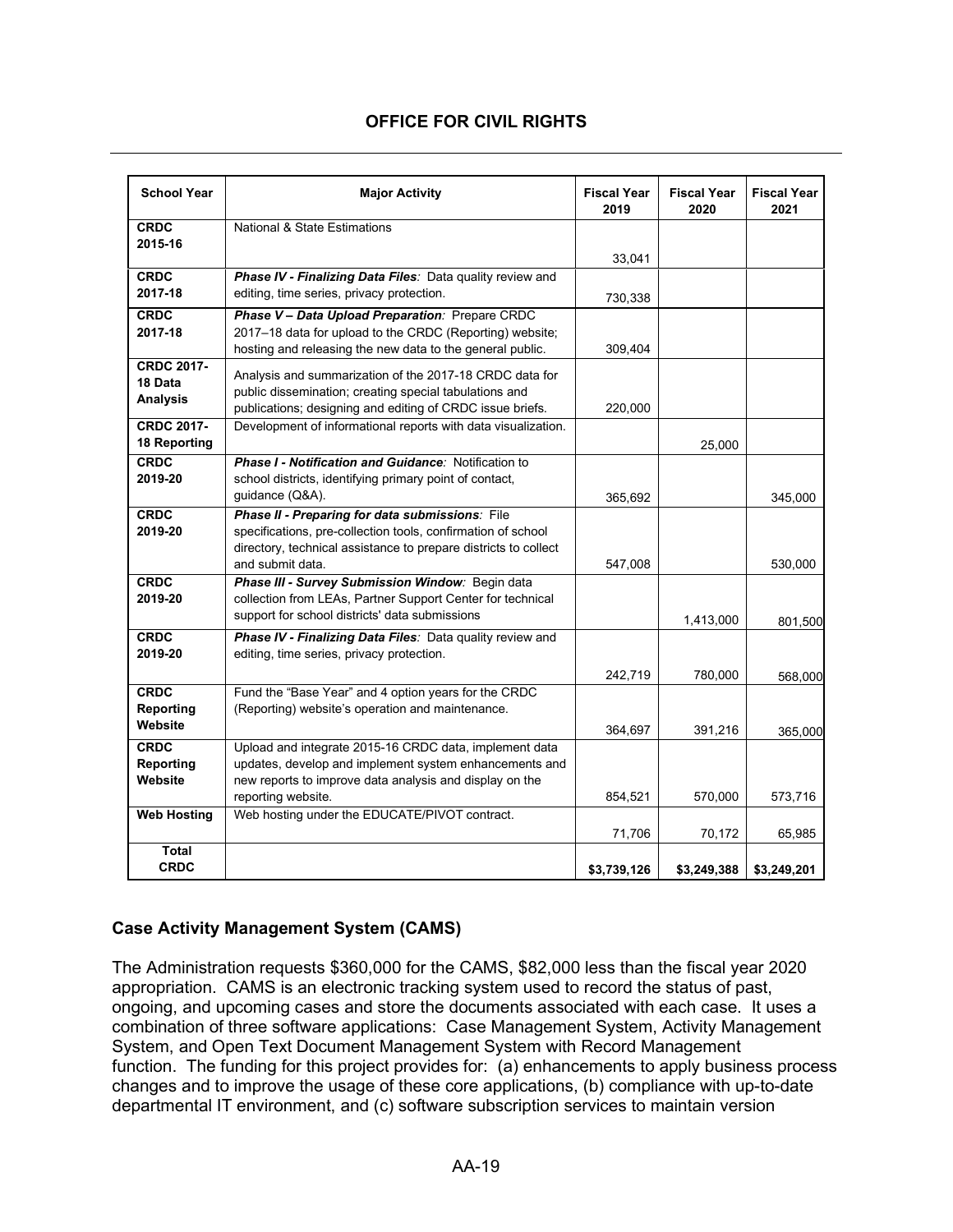upgrades and technical phone support on the Open Text products and Matrix Logic add-on modules. OCR continues to enhance these essential applications for critical unmet needs identified by CAMS' core users.

#### **Information Technology Services: Support for Operations and Maintenance (O&M) for Online Discrimination Complaint Form**

The Administration is requesting \$568,000, \$225,000 more than the fiscal year 2020 appropriation. Of this request, \$334,000 covers two subtasks in support of the maintenance and general web operations contracting task: (a) General O&M to support OCR's publicly accessible website<sup>[1](#page-21-0)</sup> and database; and (b) the OCR Web Based Collection System document upload project that allows the public to search for and access OCR enforcement resolution letters and agreements entered into on or after October 1, 2013. The remaining \$234,000 will cover the support required for website hosting.

- For subtask (a), O&M covers both the electronic pre-complaint and online complaint forms. The pre-complaint form is an online screening process tool that walks potential complainants through a number of considerations prior to their submission of a discrimination complaint to OCR. The Online Discrimination Complaint Form is a public facing tool. Therefore, OCR will need to invest in cybersecurity measures to manage the risks of cyber threats to provide the On-Line Complaint form process in a non-Cold-Fusion software support environment.
- For subtask (b), the OCR Web Based Collection System document upload project involves contracting IT services to upload OCR resolution letters and agreements, policy documents, and other information to the OCR website in order to provide transparency to the public about OCR enforcement and compliance activities.

## **Non-IT Costs**

## **Travel**

The Administration requests a travel budget of \$795,000, \$170,000 less than fiscal year 2020 appropriation. The overwhelming majority of OCR's travel funds are used to investigate complaints. OCR will limit travel for conducting proactive investigations, providing technical assistance, monitoring corrective action plans, and training. OCR must ensure that staff and leadership in the enforcement offices are able to receive critical training, civil rights updates, and management skills necessary to improve OCR operations. OCR often uses video teleconference technology to enable optimal video communications and conferencing between the enforcement offices and headquarters to reduce the need for costly travel.

## **Printing**

The Administration is requesting \$5,000 for printing, the same as the fiscal year 2020 appropriation, to cover necessary printed items such as pamphlets highlighting OCR activities in various languages, reports, fact sheets, business cards, and letterhead.

<span id="page-21-0"></span><sup>1</sup> <http://www2.ed.gov/about/offices/list/ocr/index.html>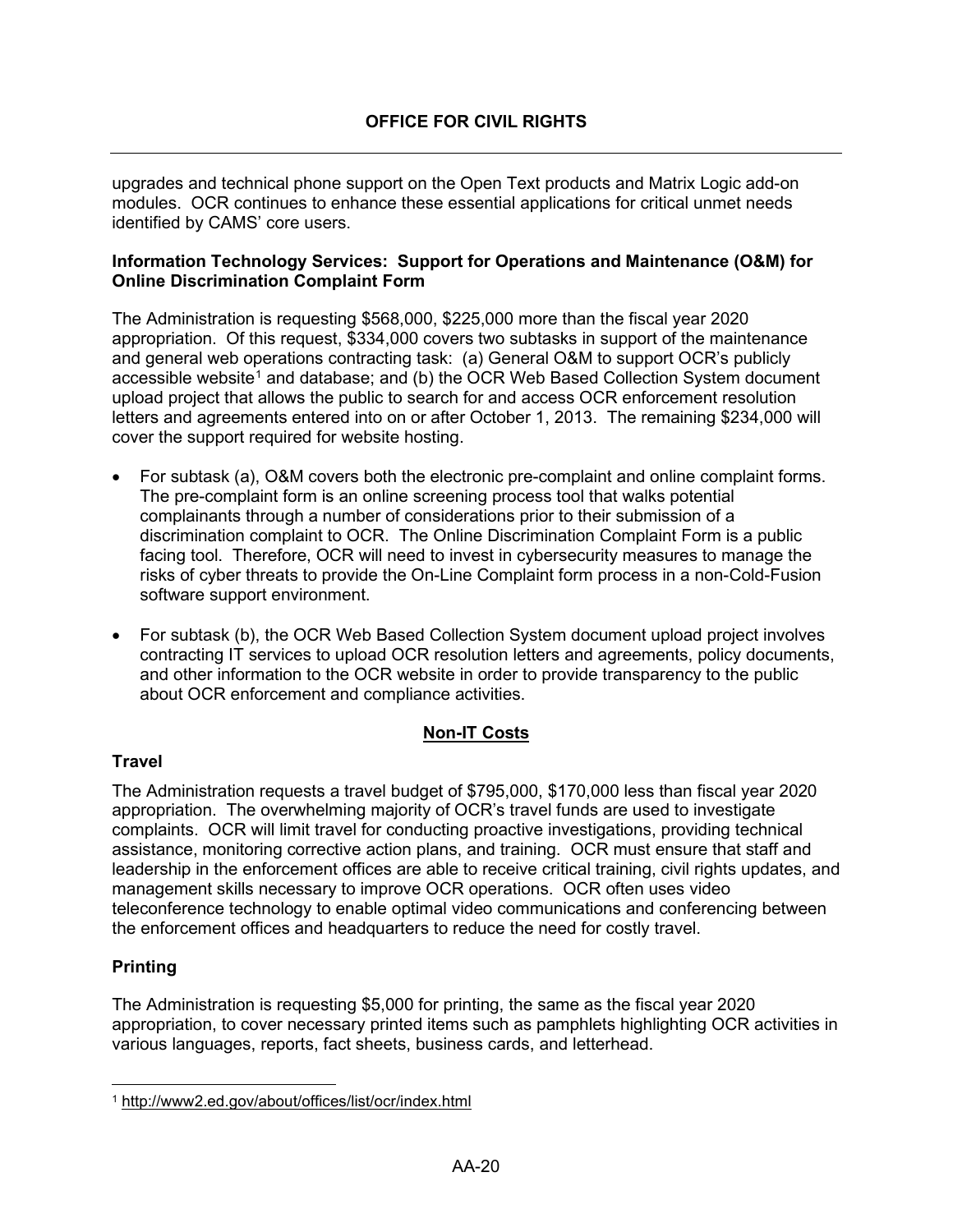## **Training**

The Administration requests a training budget of \$150,000, the same as the fiscal year 2020 appropriation. OCR's leadership recognizes that the success of its work depends on the quality of its staff across all levels of the organization. Staff needs the opportunities to participate in leadership programs, supervisory training, policy conferences, and continuing legal education to fulfill OCR's mission. OCR will also utilize its professional and technical training online when appropriate and cost-effective.

### **Communications and Operations and Maintenance of Equipment**

The Administration is requesting \$11,000 in fiscal year 2021 for communications and operations and maintenance of facilities, the same as fiscal year 2020 appropriation. These funds are needed for overnight shipping costs and maintenance of copiers and other equipment.

### **Other Services**

The Administration requests \$309,000, \$246,000 less than the fiscal year 2020 appropriation. The request includes:

- Legal Research Services \$185,000. This is the same as the fiscal year 2020 appropriation. The contract provides an automated full-text legal information system that offers online access to Federal and State case law, statutes of all 50 States, legal publications, and law reports.
- Miscellaneous Services \$124,000. This is a decrease of \$246,000 from the fiscal year 2020 appropriation. The request supports the reimbursement of attorneys' bar dues - \$70,000; translation and interpretation services (translating documents and pamphlets into several languages which is different than the printing of documents in different languages) - \$42,000; and miscellaneous services for advertisement and short-term contractual services -\$12,000.

#### **Goods/Services from the Government**

The fiscal year 2021 request includes \$38,000, the same as the fiscal year 2020 appropriation. This request supports Education publications (ED Pubs) totaling \$15,000, and General Services Administration-leased vehicles and equipment totaling \$23,000.

#### **Supplies**

The Administration is requesting \$100,000, the same as the 2020 Appropriation. The funds are needed to purchase supplies, renew periodical subscriptions relating to law, disabilities, and news; support case files maintenance; and purchase copier paper.

#### **Departmental Centralized Support – Non-Personnel Costs**

Approximately 81 percent of the total Non-Personnel budget request is to cover OCR's share of the Department's centralized services. The request provides \$25 million for centralized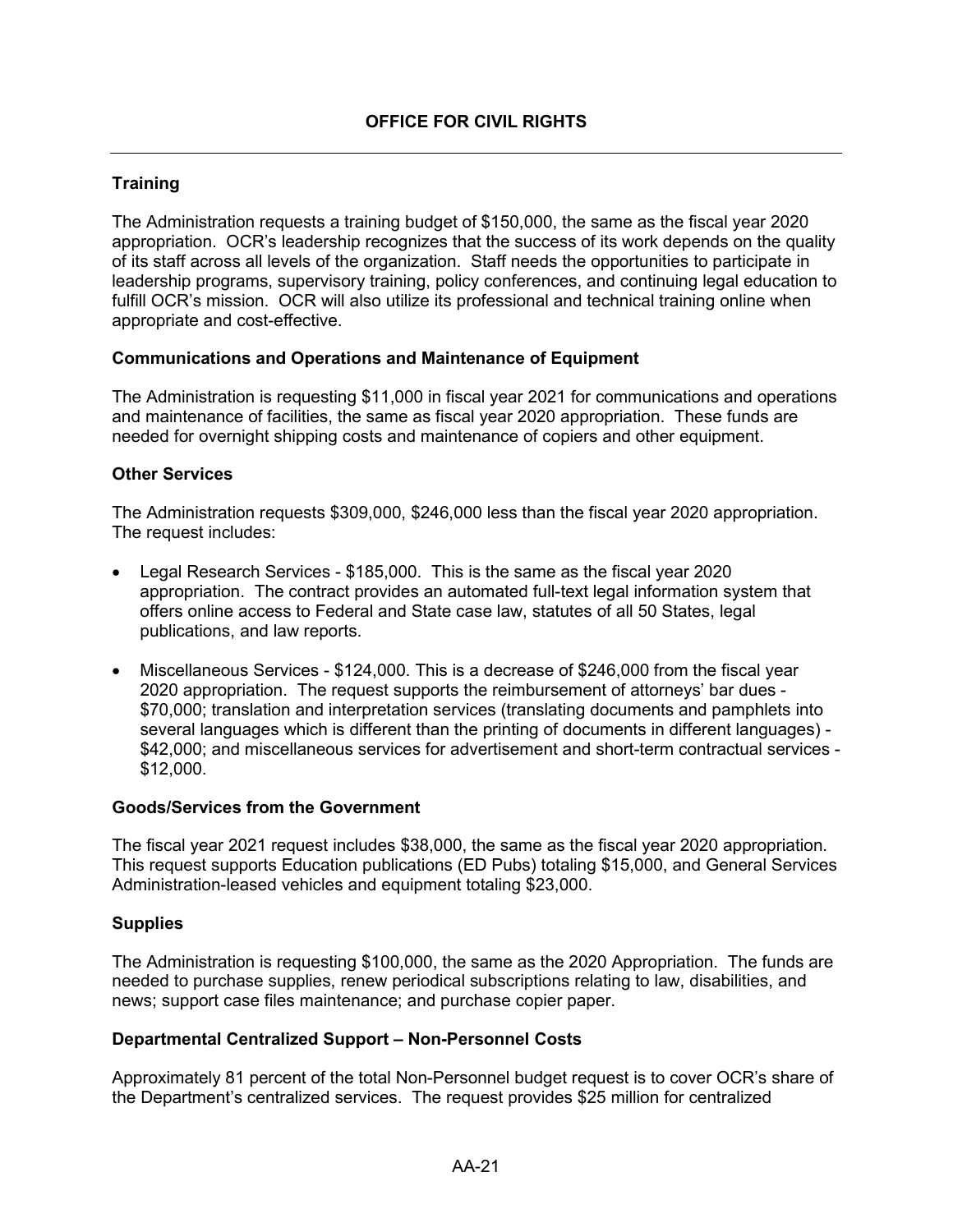services, \$1.9 million less than the fiscal year 2020 appropriation. The 2021 request will cover the costs of services such as rent; departmental training; personnel security; records information management support services; interagency agreements for administrative services provided by other Federal Agencies, such as payroll processing, overtime utilities, training coordination and career counseling; IT security; telecommunications; computers and related hardware; smartphones; IT processing services; and network support.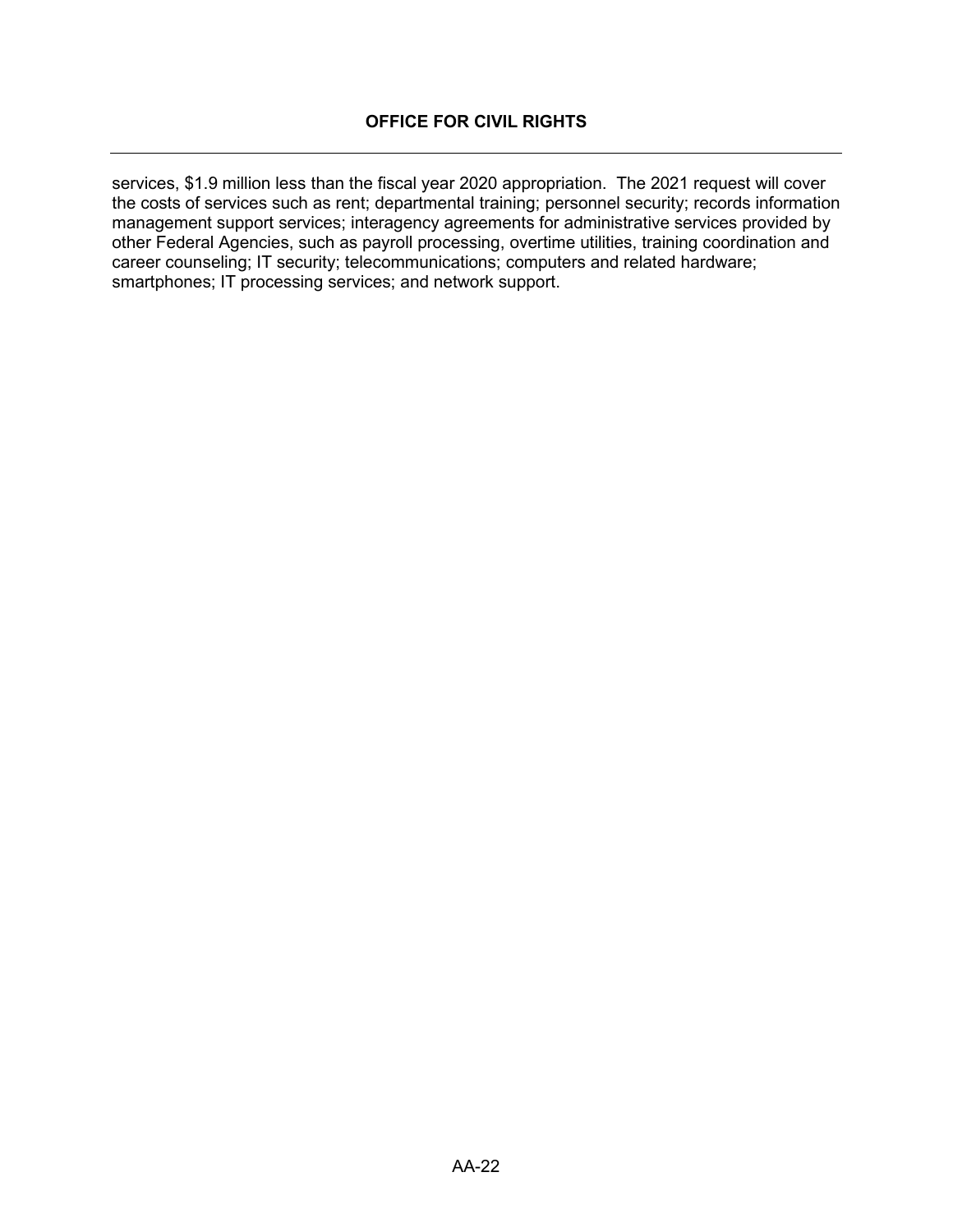# PROGRAM OUTPUT MEASURES

The following chart shows the number of OCR's complaint receipts and resolutions since fiscal year 2008. Actual data are shown for fiscal years 2008-2021 and estimates are shown for fiscal years 2020-2021.



**Complaint Receipts and Resolutions (FY 2008 – FY 2021)** 

\*estimate

In fiscal year 2019, total complaint receipts decreased by 2,446 compared to the previous year. However, complaint receipts are projected to increase through fiscal year 2020.

The *FY 2019 Complaint Caseload by Jurisdiction* pie chart on page AA-24 displays the fiscal year 2019 complaint caseload by jurisdiction. OCR disability discrimination complaints made up the largest percentage of filed complaints, followed by complaints with multiple allegations. In general, disability discrimination has historically constituted the greatest share of OCR's complaint caseload.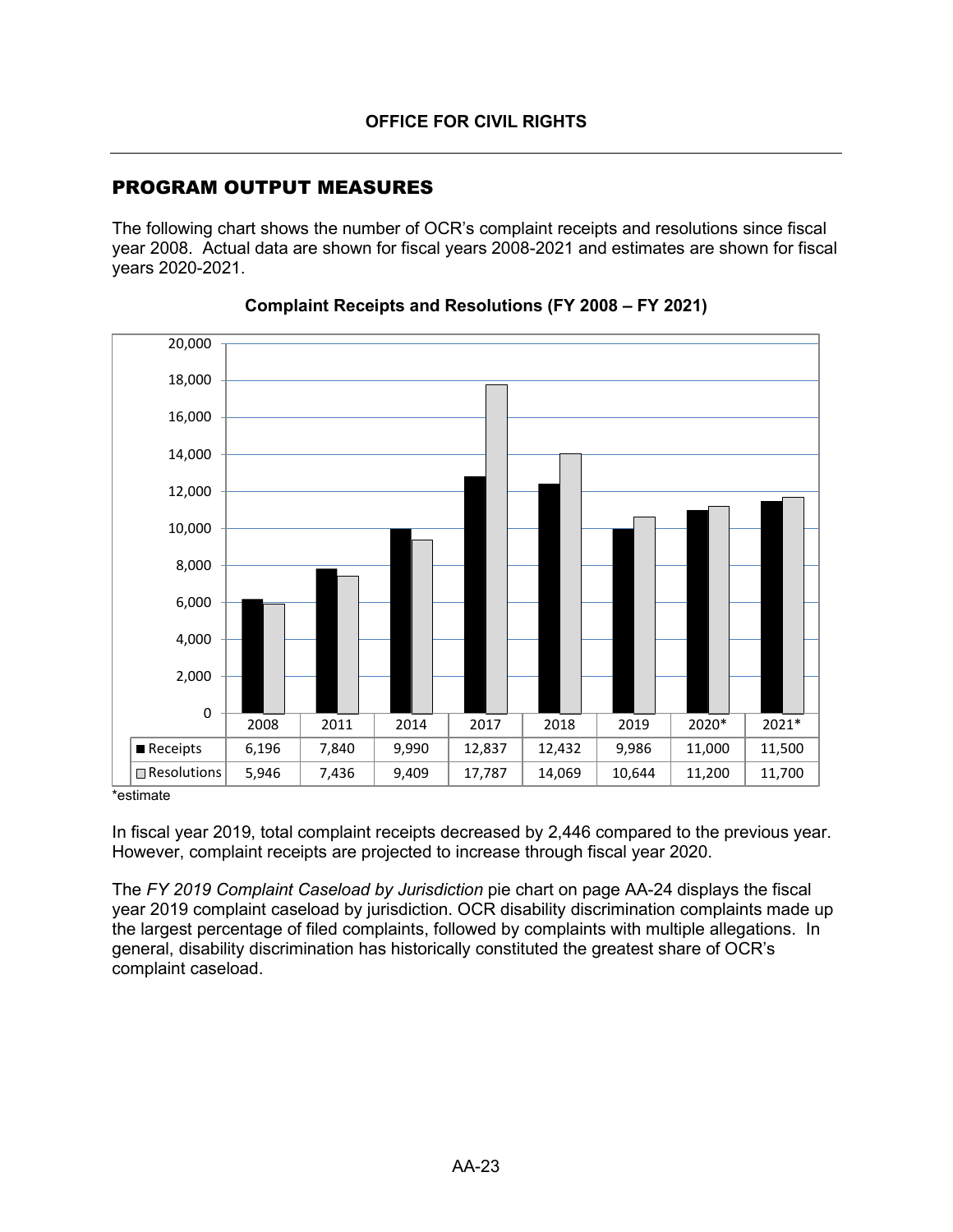

#### **FY 2019 Complaint Caseload by Jurisdiction (October 1, 2018 – September 30, 2019)**

**Total Complaints – 9,986**

The following table provides the number of cases received by jurisdiction during the past 12 years, fiscal years 2008 through 2019.

| <b>Jurisdiction</b> | <b>FY 2008</b> | FY 2011 | FY 2014 | FY 2017 | FY 2018 |       | FY 2019 |
|---------------------|----------------|---------|---------|---------|---------|-------|---------|
| Race                | 933            | 1,104   | 1,203   | 1,280   | 1,368   | 1,258 | 13%     |
| <b>Sex</b>          | 326            | 1,096   | 2,354   | 2,249   | 2,773   | 873   | 9%      |
| <b>Disability</b>   | 3,165          | 3,507   | 3,909   | 5,567   | 4,818   | 4,487 | 45%     |
| Age                 | 96             | 146     | 122     | 156     | 97      | 111   | 1%      |
| <b>Multiple</b>     | 917            | 1,145   | 1,588   | 1,702   | 1,800   | 1,701 | 17%     |
| Other               | 695            | 843     | 813     | 1,883   | 1,576   | 1,556 | 15%     |
| <b>TOTAL</b>        | 6,132          | 7,841   | 9,989   | 12,837  | 12,432  | 9,986 |         |

#### **Complaint Caseload by Jurisdiction (Fiscal Years 2008– 2019)**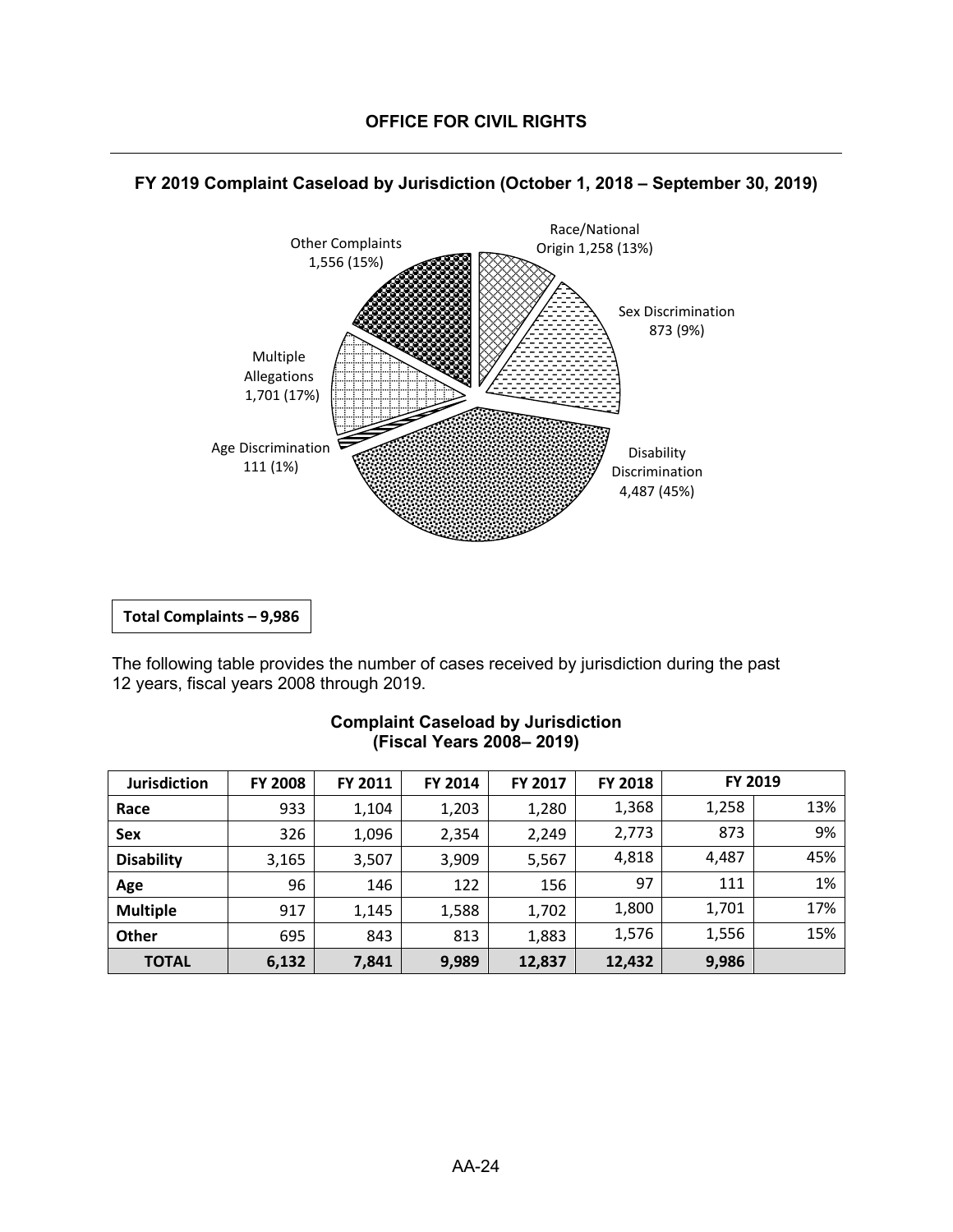# PROGRAM PERFORMANCE INFORMATION

#### **Performance Measures**

OCR's Government Performance and Results Act (GPRA) measures are designed to assess the efficiency and accessibility of the complaint resolution process. While performance has had some dips in recent years, OCR anticipates performance improving in fiscal years 2019 and 2020 due to the revisions to the Case Processing Manual that are intended to help decrease case processing times. Maintaining a higher number of investigative staff through fiscal year 2020 should also have a positive impact on performance.

### **Current performance measures for complaint workload**:

| Year | <b>Target</b> | <b>Actual</b> |
|------|---------------|---------------|
| 2016 | 80%           | 78%           |
| 2017 | 80            | 81            |
| 2018 | 80            | 84            |
| 2019 | 80            | 92            |
| 2020 | 80            |               |
| 2021 | 80            |               |

**Measure:** Percentage of complaints resolved within 180 days.

**Measure:** Percentage of complaints pending over 180 days.

| Year | <b>Target</b> | <b>Actual</b> |
|------|---------------|---------------|
| 2016 | < 25%         | 23%           |
| 2017 | < 25          | 58            |
| 2018 | < 25          | 62            |
| 2019 | < 25          | 60            |
| 2020 | < 25          |               |
| 2021 | < 25          |               |

**Additional information:** The **first two performance measures** encompass OCR's entire complaint workload, which together hold OCR accountable for efficient case resolution. Complaint receipts are rising and becoming more labor-intensive to evaluate, investigate and resolve. The first table measure the percentage of complaints received within a fiscal year, while the second table measures the percentage of complaints from prior years.

As a result, OCR has only met one of the two performance goals addressing complaint workload -- the percentage of complaints resolved within 180 days (target 80 percent, actual 92 percent). OCR failed to keep the percentage of complaints pending over 180 days 25 percent or less (target <25 percent, actual 60 percent). Regional enforcement offices now have flexibility to determine the appropriate layers of review. Furthermore, there has been a reduction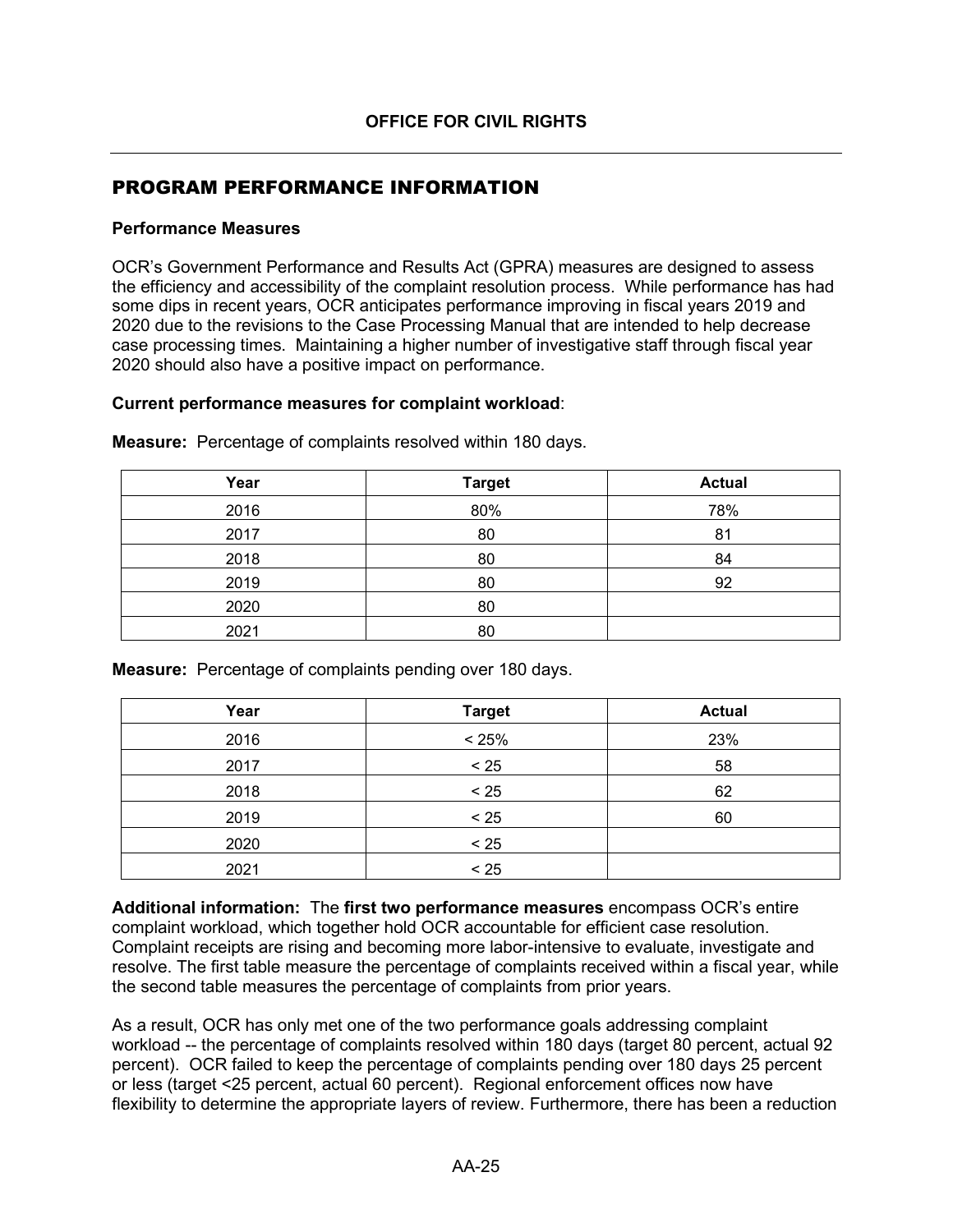in the types of cases requiring headquarters' review. OCR continues to ensure quality, while upholding its mission to vigorously enforce civil rights laws. For fiscal year 2019, the total number of complaint cases pending for more than 180 days as of September 30, 2019 was 3,297.

| Year | <b>Target</b> | <b>Actual</b> |
|------|---------------|---------------|
| 2016 | 3.66          | 3.73          |
| 2017 | 3.66          | 3.75          |
| 2018 | 3.66          | 3.78          |
| 2019 | 3.66          | 3.60          |
| 2020 | 3.66          |               |
| 2021 | 3.66          |               |

**Measure**: Mean score of customer satisfaction survey.

**Additional information:** OCR's **third performance measure** looks at customer satisfaction through a survey that is distributed to both complainants and recipients after case resolution. The survey measures courteous and considerate treatment of customers; prompt, clear, and responsive communication (oral and written); and whether the customer is kept informed about his or her case. A fiscal year 2005 survey was used to establish a target baseline at 3.66 (on a scale of 1 through 5).

#### **OCR Initiatives and Activities to Support the Department's Strategic Plan**

OCR's mission is linked to the Department's FY 2018-2022 Strategic Plan, specifically Strategic Objective 1.2, in which the Department commits to "provide all P-12 students with equal access to high quality educational opportunities." To meet this objective, the Department will "ensure equal access to education and promote educational excellence across the nation through vigorous enforcement of civil rights and the provision of technical assistance to help schools achieve compliance with the civil rights laws enforced by the Office for Civil Rights."

Regarding Higher Education, the Department also commits in Strategic Objective 2.1 to "support educational institutions, students, parents, and communities to increase access and completion of college, lifelong learning and career, technical and adult education." To achieve this, the Department will work on "enhancing stakeholder relationships by supporting the cultivation of safe environments conducive to lifelong learning by conducting outreach, ensuring Title IX protections and investigating civil rights and Clery Act violations."

OCR is responsible for ensuring educational institutions compliance with Federal civil rights laws and enhancing the public's knowledge of their civil rights under these laws. To ensure the success of OCR's responsibilities under these objectives, adequate funding is requested to support the follow initiatives and activities.

#### **Initiative to Address the Inappropriate Use of Restraint and Seclusion**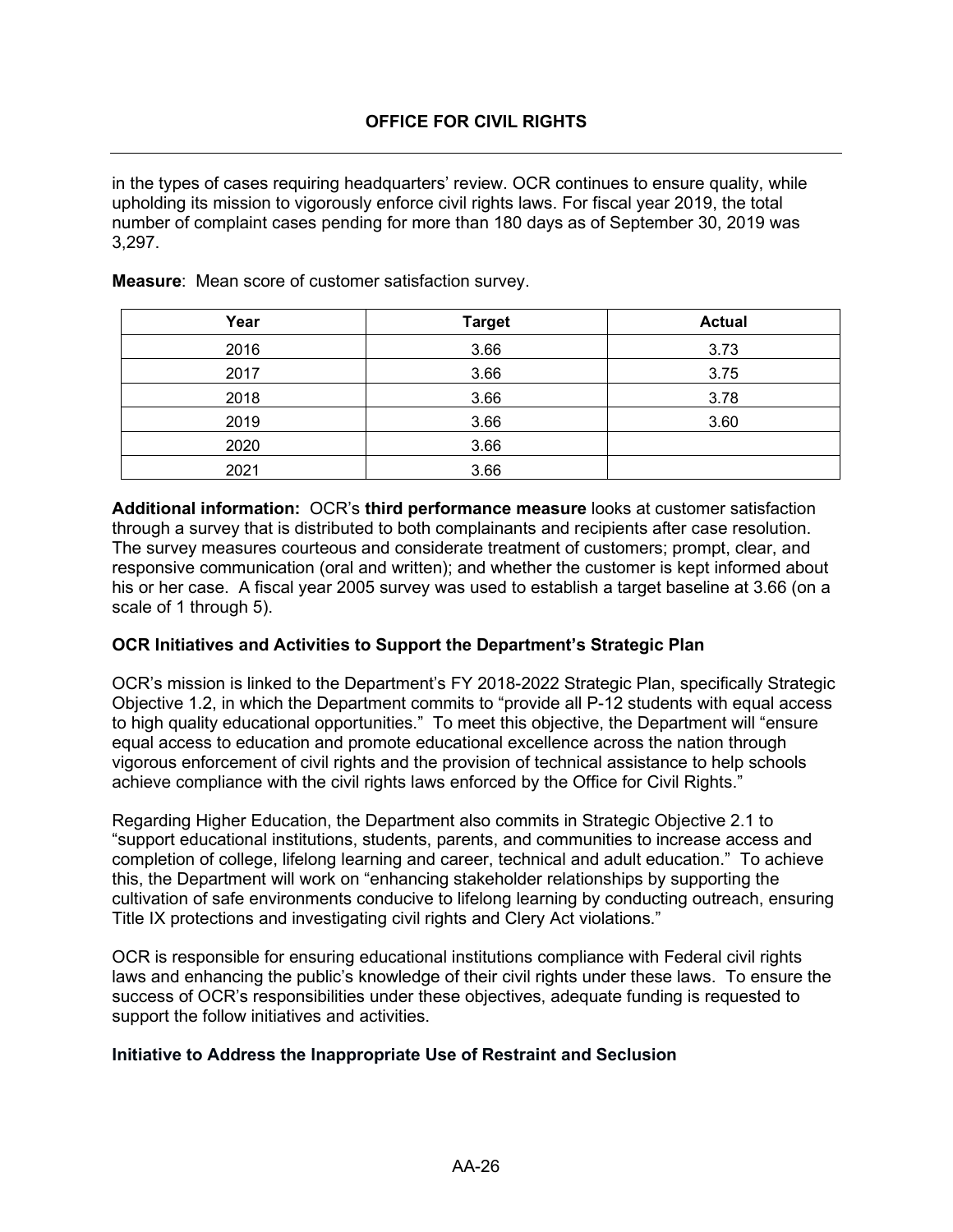In fiscal year 2019, Secretary Betsy DeVos announced a major initiative to address the possible inappropriate use of restraint and seclusion in our nation's schools. The Office for Civil Rights (OCR), in partnership with the Office of Special Education and Related Services (OSERS), led the proactive initiative to protect children with disabilities by providing technical assistance and support to schools, districts, and state education agencies, and strengthen enforcement activities.

The initiative included components that help schools and districts understand how federal law applies to the use of restraint and seclusion—and also supported schools seeking resources and information on the appropriate use of interventions and supports to address the behavioral needs of students. The initiative included three primary components: 1) Compliance Reviews; 2) CRDC Data Quality Reviews; and 3) Support for Recipients.

As a part of this proactive initiative, OCR's 12 regional enforcement offices conducted compliance reviews on recipients' use of restraint and seclusion on children with disabilities. The compliance reviews focused on the possible inappropriate use of restraint and seclusion and how the effect of such practices on a recipient's obligation to provide a free appropriate public education (FAPE) for all children with disabilities. Through the compliance reviews, OCR worked with public schools to correct noncompliance.

Additionally, OCR's proactive initiative focused on raising awareness of the importance of data quality. As a part of the initiative, OCR conducted data quality reviews of CRDC information submitted by school districts that reported zero values, or no incidents, in their restraint and seclusion data for the 2015-16 CRDC. OCR contacted 50 school districts—four districts from each of OCR's 12 enforcement regions, and the two districts with large identical restraint and seclusion values and asked the school districts to review their data and respond to OCR in writing to explain whether the data are complete and accurate or need to be amended. The data quality aspect of the initiative is the first major effort of its kind; never-before has OCR focused on data quality as a part of a major compliance initiative.

OCR provided general support to recipients, through the provision of technical assistance, on the legal requirements of Section 504 of the Rehabilitation Act relating to the use of restraint and seclusion on children with disabilities. OCR also partnered with OSERS to support recipients in understanding how the legal requirements of Section 504, Title II, and the Individuals with Disabilities Education Act (IDEA) informs the development and implementation of policies governing the use of restraint and seclusion.

## **Website Accessibility**

OCR enforces Section 504 of the Rehabilitation Act of 1973 and—if the institution is a public entity—Title II of the Americans with Disabilities Act of 1990. Both statutes relate to discrimination against individuals with disabilities. Among other things, these laws require educational institutions to ensure that individuals with disabilities have an equal opportunity to participate in the institution's programs and activities, including if those programs are offered digitally – e.g., through their websites.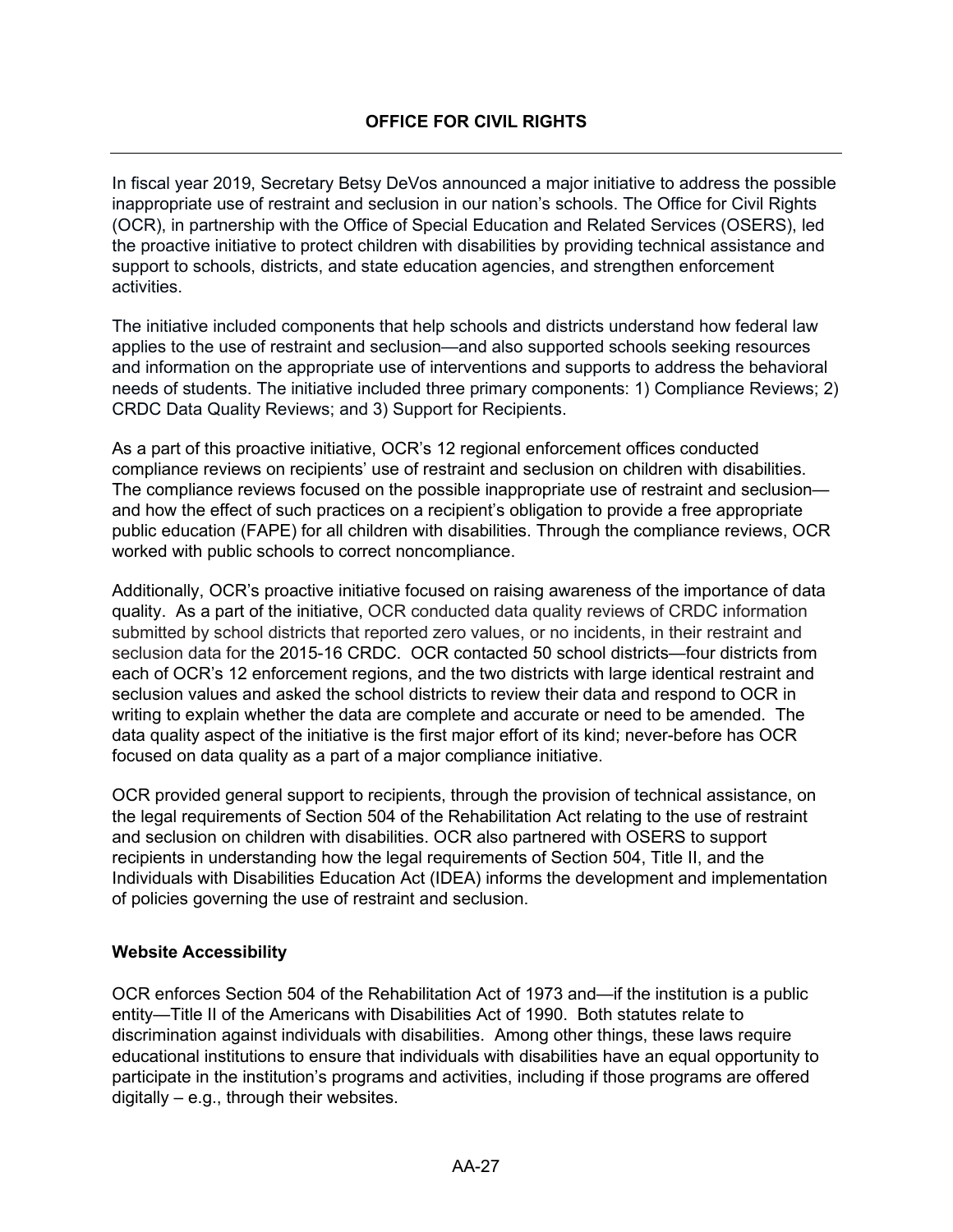In fiscal year 2018, OCR launched a new technical assistance initiative to assist recipients in making their websites and online programs accessible to individuals with disabilities, as required by Section 504 of the Rehabilitation Act of 1973 and Title II of the Americans with Disabilities Act. Through webinars, OCR provided information technology professionals with vital information on website accessibility, including guidance for making online programs accessible. These webinars reached more than 3,000 individuals from more than 100 different locations. In all, OCR organized and led 19 webinars on website accessibility, a 58 percent increase over the 12 such webinars OCR conducted in fiscal year 2017.

In addition, OCR increased enforcement activities related to website accessibility. In recent years, a single individual filed over two thousand complaints related to the accessibility of educational institutions' websites to individuals with disabilities. OCR has already resolved hundreds of these complaints with resolution agreements and will continue to investigate hundreds more through the vehicle of directed investigations into fiscal year 2021.

## **Revised Case Processing Manual**

OCR is continually focused on evaluating case processing systems to ensure that students' and families' rights are fully protected, and that the agency is positioned to vigorously enforce federal civil rights laws. The key OCR document for ensuring these protections and enforcement is OCR's Case Processing Manual (CPM). The CPM provides OCR with the procedures to promptly and effectively investigate and resolve complaints, compliance reviews and directed investigations to ensure compliance with the civil rights laws and regulations enforced by OCR.

On November 19, 2018, OCR announced additional improvements to its CPM. Among other things, the new CPM did the following:

- Added provisions requiring consideration of whether the underlying conduct at issue might be protected by the Constitution, including by the First Amendment, and ensuring that any resolution agreement comports with First Amendment principles;
- Eliminated a provision, Section 108(t), under which OCR had been able to dismiss a complaint if it were part of a pattern of complaints that places an unreasonable burden on OCR's resources;
- Eliminated a provision, Section 108(g), which had required dismissal of allegations that could have been raised in a currently pending proceeding in another forum;
- Re-instituted an appeals process, giving complainants a 2-tiered process to appeal dismissals involving substantive legal issues and findings of insufficient evidence;
- Instituted Quality Assurance Reviews to ensure consistency across OCR regional enforcement offices and included internal OCR benchmarks to ensure accountability for high quality and consistency;
- Clarified the appropriate use of statistical data; and
- Clarified that OCR may attempt to resolve a complaint with recipients before the complaint has been officially opened for investigation